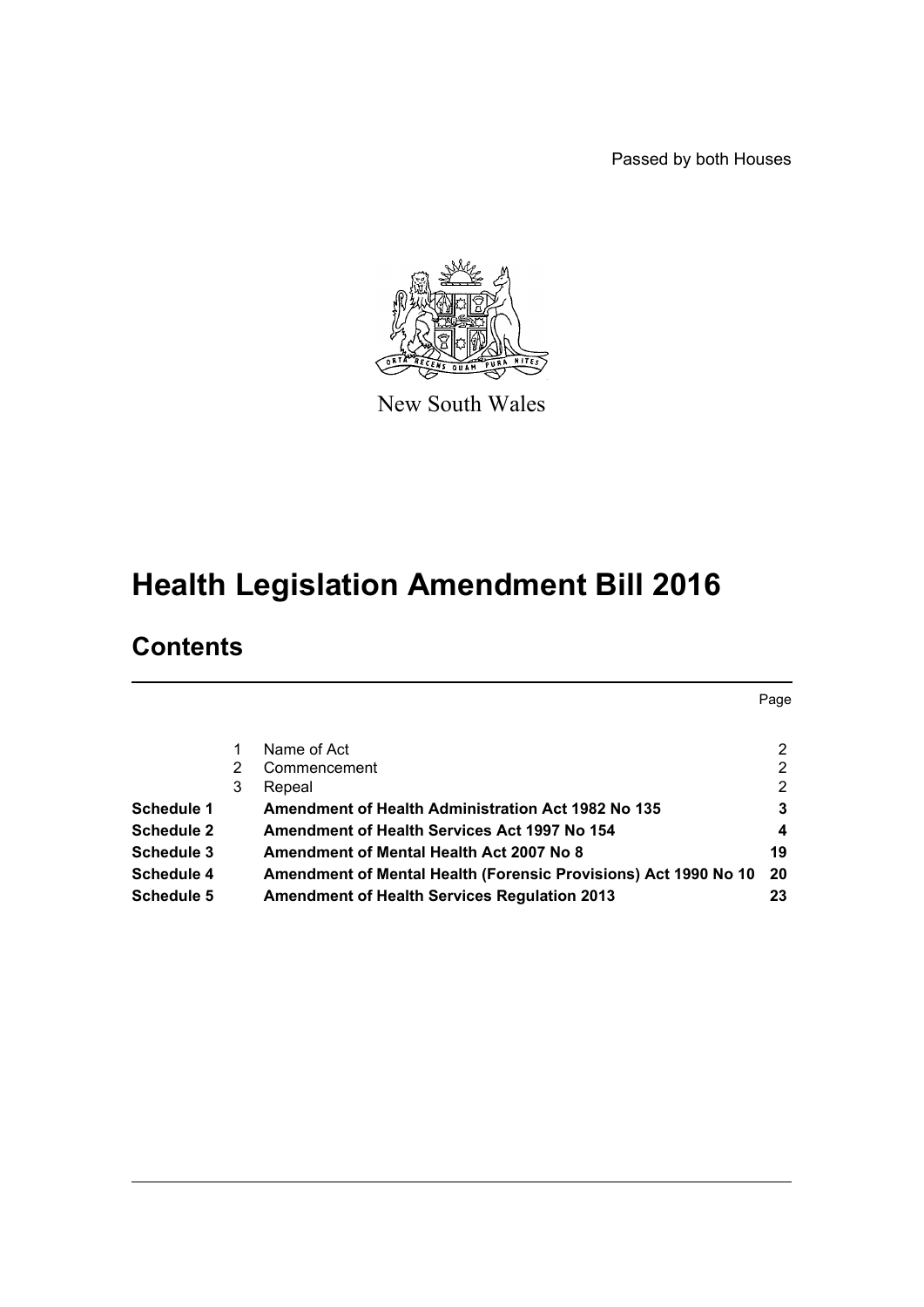*I certify that this public bill, which originated in the Legislative Assembly, has finally passed the Legislative Council and the Legislative Assembly of New South Wales.*

> *Clerk of the Legislative Assembly. Legislative Assembly, Sydney,* , 2016



New South Wales

# **Health Legislation Amendment Bill 2016**

Act No , 2016

An Act to make miscellaneous amendments to various Acts that relate to health and associated matters; and to repeal the *New South Wales Institute of Psychiatry Act 1964*.

*I have examined this bill and find it to correspond in all respects with the bill as finally passed by both Houses.*

*Assistant Speaker of the Legislative Assembly.*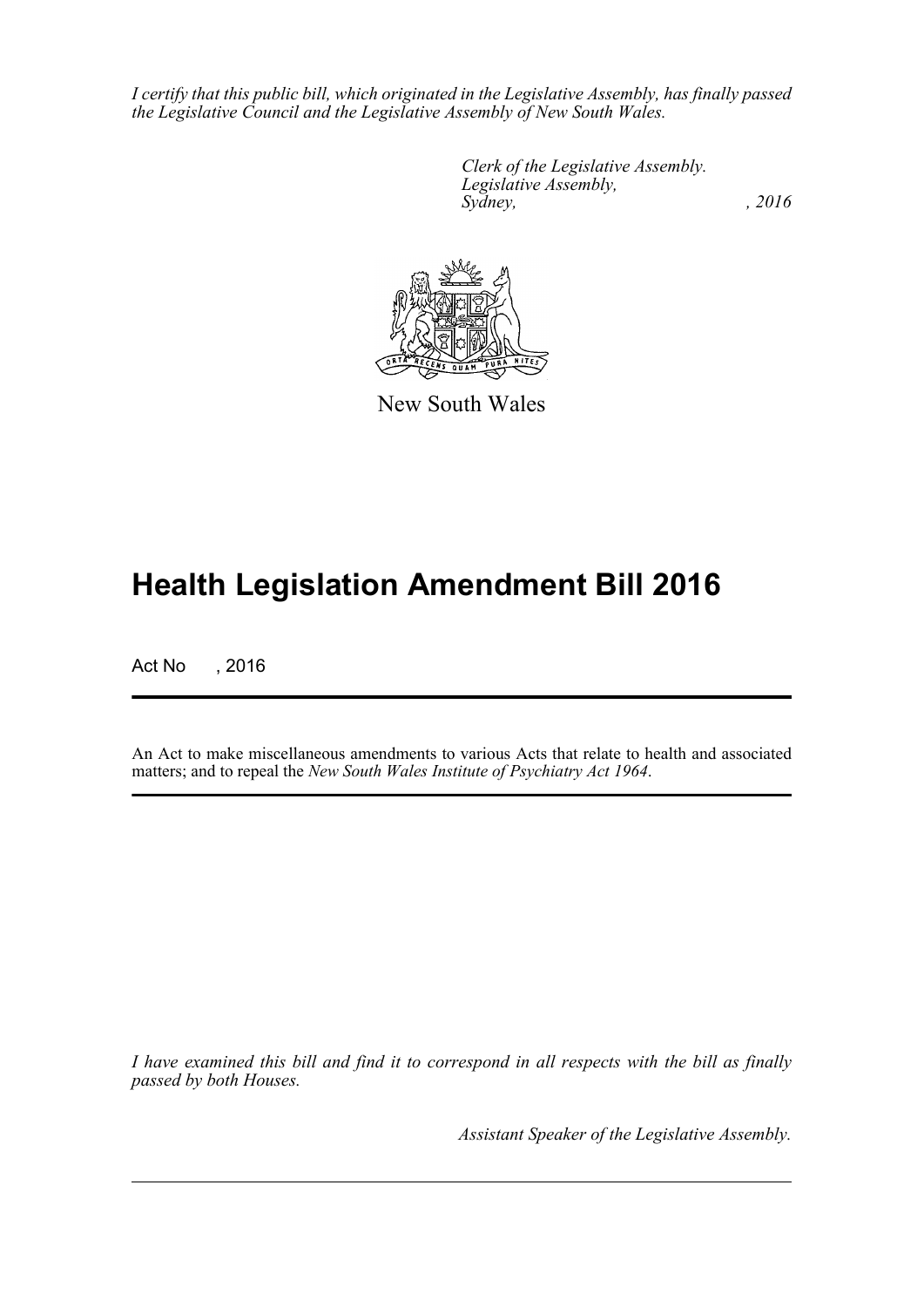Health Legislation Amendment Bill 2016 [NSW]

# <span id="page-2-0"></span>**The Legislature of New South Wales enacts:**

## **1 Name of Act**

This Act is the *Health Legislation Amendment Act 2016*.

## <span id="page-2-1"></span>**2 Commencement**

- (1) This Act commences on the date of assent to this Act, except as provided by subsection (2).
- (2) Section 3 commences on a day to be appointed by proclamation.

## <span id="page-2-2"></span>**3 Repeal**

The *New South Wales Institute of Psychiatry Act 1964* No 44 is repealed.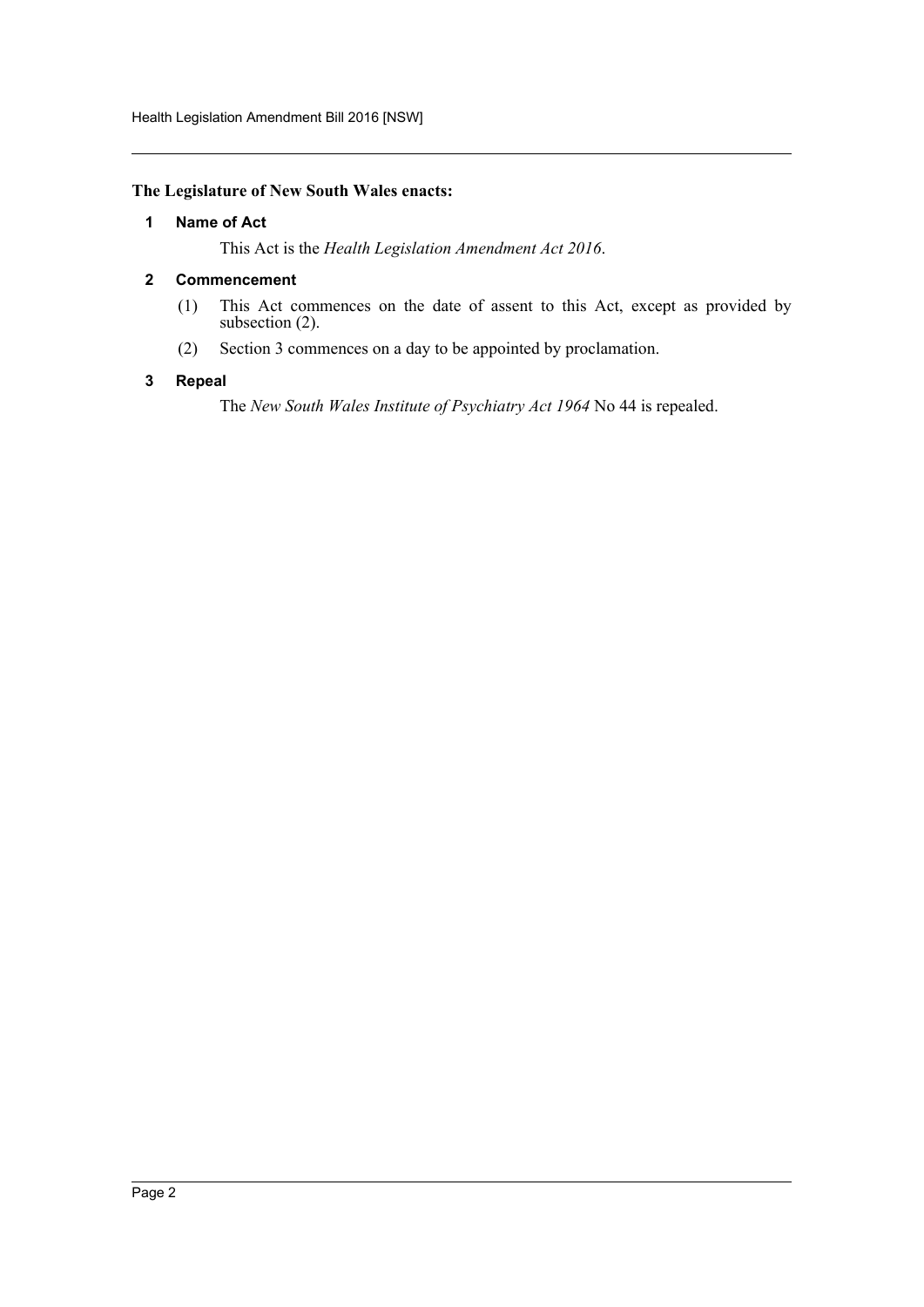# <span id="page-3-0"></span>**Schedule 1 Amendment of Health Administration Act 1982 No 135**

**[1] The whole Act (except Schedule 2 and where otherwise amended by this Schedule)**

Omit "Director-General" and "Director-General's" wherever occurring. Insert instead "Health Secretary" and "Health Secretary's".

# **[2] Section 4 Definitions**

Omit the definitions of *Department* and *Director-General* from section 4 (1). Insert in alphabetical order: *Health Secretary* means the Secretary of the Ministry.

*Ministry* means the Ministry of Health.

**[3] Sections 4 (1A), 5 (1), 10 (1), 12 (1) (b), 13 (1), 17 (2) (b), 20C (1), 22, 25, 26 and 28 and Schedule 3**

Omit "Department" wherever occurring. Insert instead "Ministry".

**[4] Section 29 Statute law revision (sec 6)**

Omit the section.

# **[5] Schedule 4 Medical Services Committee**

Omit "department" from clause 10 (2). Insert instead "Ministry".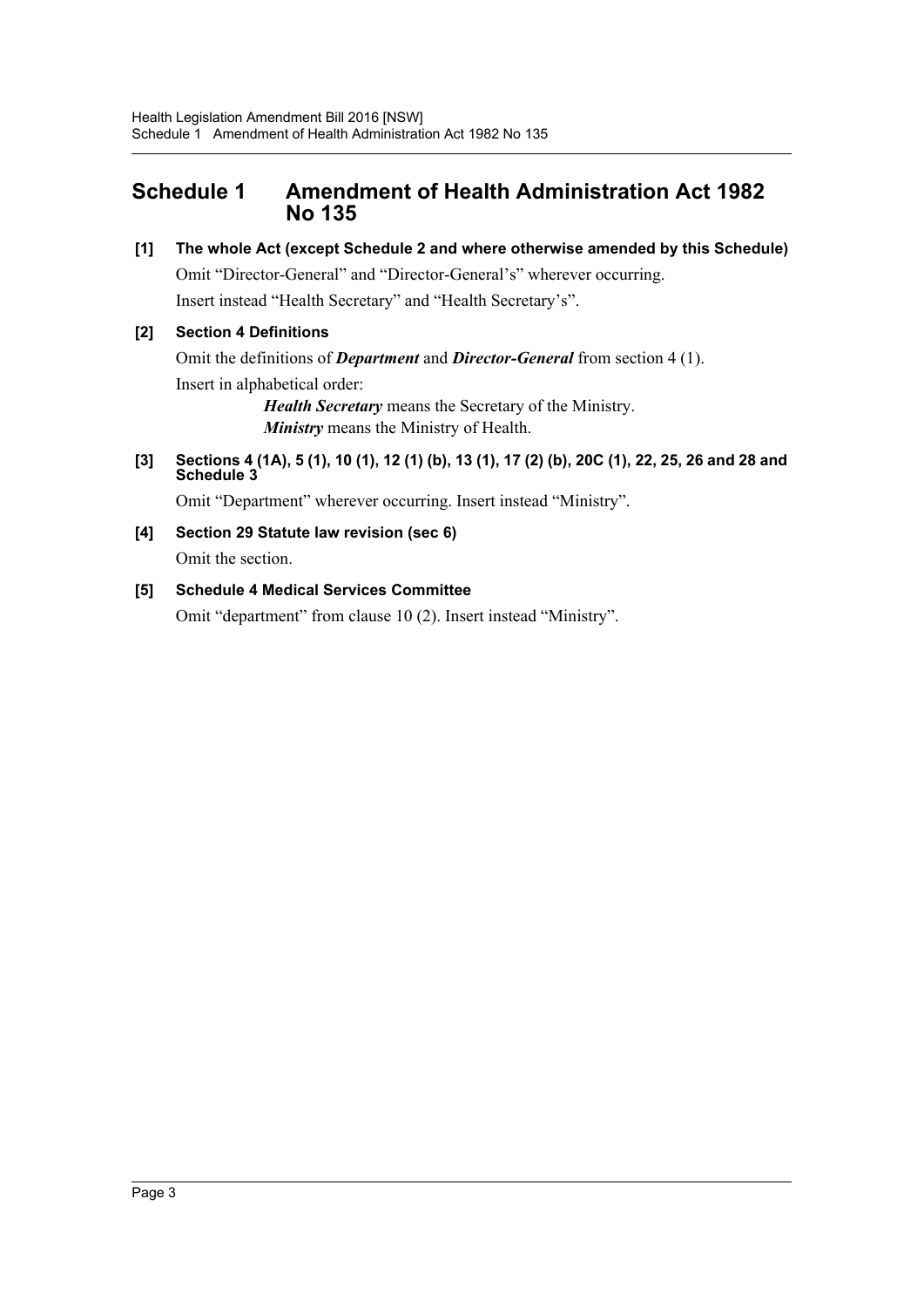# <span id="page-4-0"></span>**Schedule 2 Amendment of Health Services Act 1997 No 154**

# **[1] Section 26 Constitution of local health district boards**

Omit "4 years" from section 26 (5). Insert instead "5 years".

# **[2] Section 26 (6)**

Omit "8 years". Insert instead "10 years".

# **[3] Section 26 (7)**

Omit "chairperson". Insert instead "Chairperson".

# **[4] Section 26 (9)**

Omit the subsection. Insert instead:

(9) Schedule 4A includes further provisions with respect to the constitution and procedure of local health district boards.

# **[5] Section 39**

Omit the section. Insert instead:

## **39 Local health district by-laws**

#### (1) **Power to make model by-laws**

The Health Secretary may make model by-laws, not inconsistent with this Act or the regulations, for or with respect to the following:

- (a) the management of any public hospital, health institution, health service or health support service under the control of a local health district,
- (b) the provision of hospital services and other health services to patients of any public hospital or health institution under the control of a local health district and to other persons,
- (c) the appointment, control and governance of visiting practitioners in connection with public hospitals, health institutions and health services under the control of a local health district, including the conditions subject to which visiting practitioners may perform work at or in relation to any such hospital, institution or service,
- (d) regulating or prohibiting smoking at any public hospital, health institution or health service under the control of a local health district, including by designating an area as a smoke-free area for the purposes of section 6A (Smoke-free areas—outdoor public places) of the *Smoke-free Environment Act 2000*,
- (e) the custody and use of the seal of a local health district,
- (f) the keeping of records concerning a local health district's acts and decisions,
- (g) the appointment and functions of the councils and committees of a local health district.

## (2) **Publication of model by-laws**

The Health Secretary may publish an order on the NSW legislation website setting out the terms of model by-laws.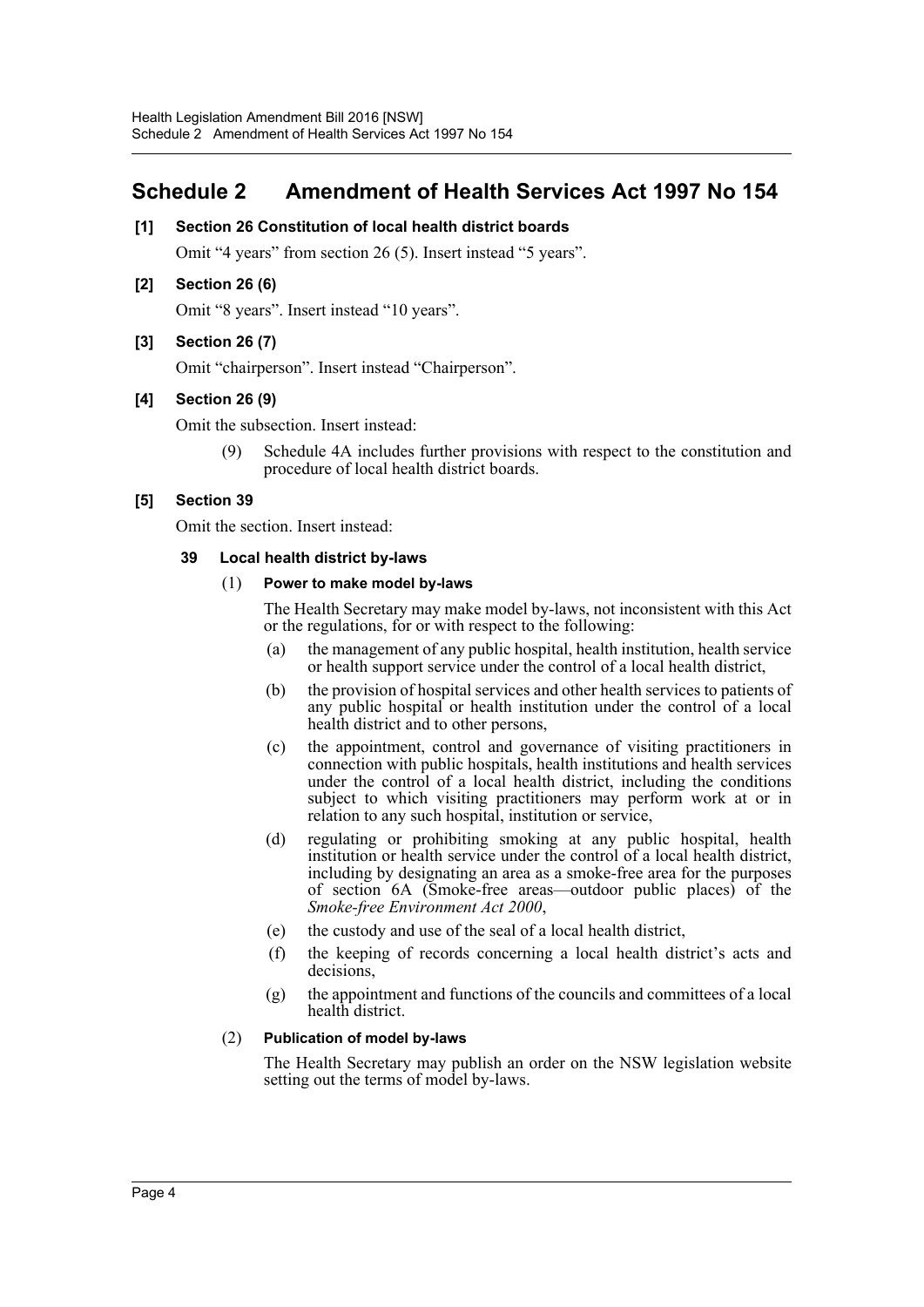## (3) **Adoption of model by-laws**

A local health district may make by-laws that adopt the provisions of the model by-laws as published on the NSW legislation website in respect of the area in which the local health district is constituted with such additions, omissions or other modifications (if any) as may be made by it in accordance with this section

#### (4) **Modification to, and omission of, provisions of model by-laws**

A local health district may make modifications to, or omit, a provision of the model by-laws only with the approval of the Health Secretary.

#### (5) **Additional by-laws**

A local health district may make additional by-laws in relation to matters specified in subsection (1) but not covered by the model by-laws provided the additional by-laws are not inconsistent with the model by-laws. A copy of any such additional by-laws are to be provided to the Health Secretary within 30 days of the making of the by-laws.

#### (6) **Precondition for making of certain by-laws**

A model by-law or by-law may not be made for or with respect to any matter referred to in subsection (1) (c) unless the Health Secretary or local health district (as the case requires) has received advice from the Medical Services Committee in relation to the substance of the model by-law or by-law proposed to be made.

#### (7) **Exception to precondition**

Subsection (6) does not apply to a model by-law or by-law if the Medical Services Committee does not furnish advice to the Health Secretary or local health district (as the case requires) in relation to the relevant model by-law or by-law:

- (a) within 30 days after a notice from the Health Secretary or local health district requesting such advice has been served on the Committee, or
- (b) within such further period as the Health Secretary or local health district may specify in the notice or in another notice served on the Committee.

#### (8) **What by-laws may provide for**

A provision of a model by-law or by-law may do any one or any combination of the following:

- (a) apply generally or be limited in its application by reference to specified exceptions or factors,
- (b) apply differently according to different factors of a specified kind,
- (c) authorise any matter or thing to be from time to time determined, applied or regulated by any specified person or body.

## (9) **Power to amend or repeal by-laws**

A power to make model by-laws or by-laws includes the power to amend or repeal any model by-law or by-law made in the exercise of that power.

#### (10) **Judicial notice**

Judicial notice is to be taken of a by-law authenticated by the seal of the local health district concerned or in accordance with section 135. It is to be presumed, in the absence of evidence to the contrary, that all conditions and preliminary steps precedent to the making of the by-law have been complied with and performed.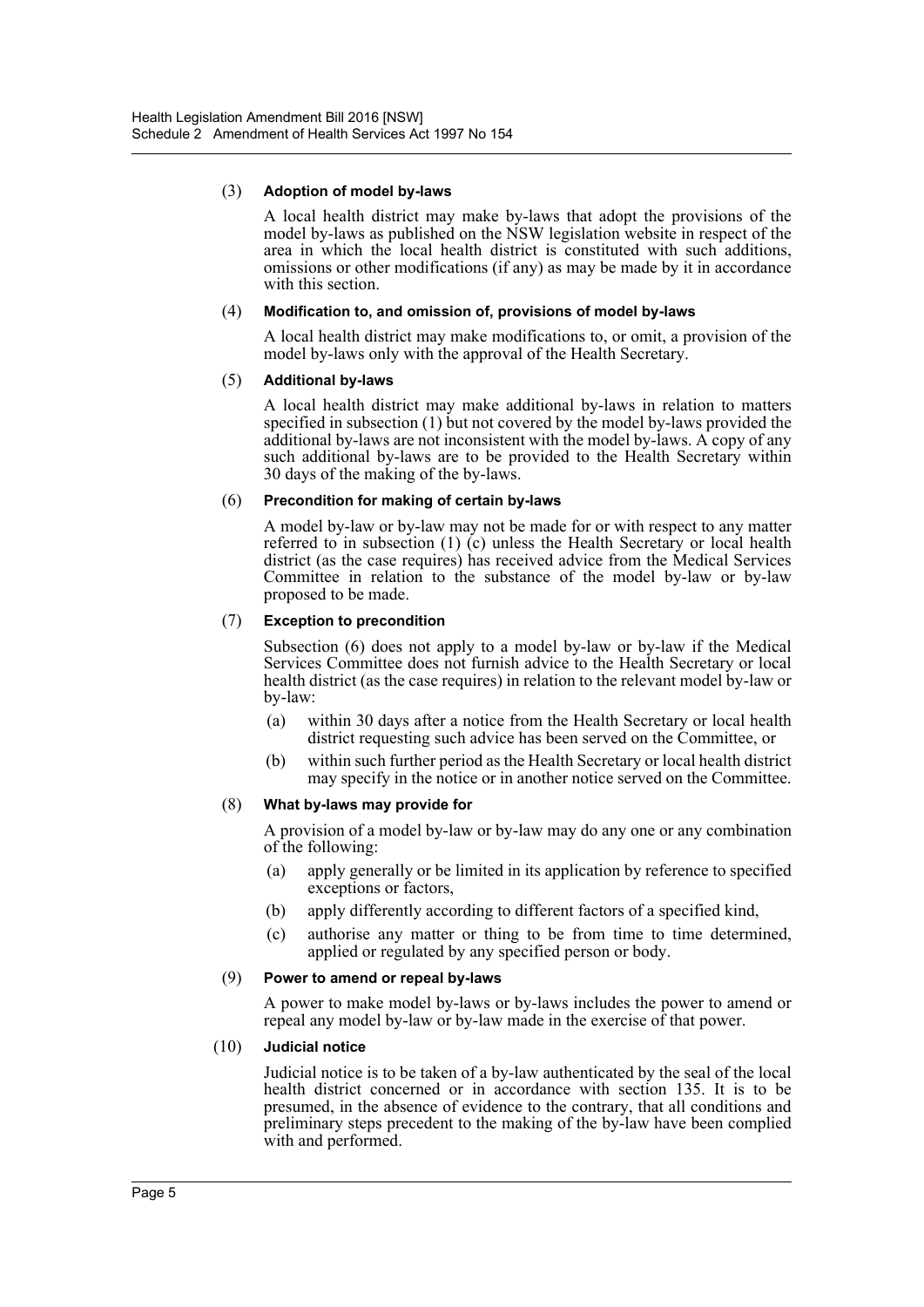# **[6] Section 54**

Insert after section 53:

#### **54 Other committees and councils**

The chief executive may establish such committees and councils as he or she considers appropriate to assist the statutory health corporation in the exercise of its functions.

# **[7] Section 60**

Omit the section. Insert instead:

## **60 Statutory health corporation by-laws**

#### (1) **Power to make model by-laws**

The relevant authority may make model by-laws, not inconsistent with this Act or the regulations, for or with respect to the following:

- (a) the management of any public hospital, health institution, health service or health support service under the control of a statutory health corporation,
- (b) the provision of health services to patients of any public hospital or health institution under the control of a statutory health corporation and to other persons,
- (c) the appointment, control and governance of visiting practitioners in connection with public hospitals, health institutions and health services under the control of a statutory health corporation, including the conditions subject to which visiting practitioners may perform work at or in relation to any such hospital, institution or service,
- (d) regulating or prohibiting smoking at any public hospital, health institution or health service under the control of a statutory health corporation, including by designating an area as a smoke-free area for the purposes of section 6A (Smoke-free areas—outdoor public places) of the *Smoke-free Environment Act 2000*,
- (e) the custody and use of the seal of a statutory health corporation,
- (f) the keeping of records concerning the acts and decisions of a statutory health corporation,
- (g) in the case of a board governed health corporation:
	- (i) the keeping of records concerning the acts and decisions of the board, and
	- (ii) the procedure for the calling of meetings of the board and for the conduct of business at those meetings,
- (h) the appointment and functions of the councils and committees of a statutory health corporation.

## (2) **Publication of model by-laws**

The relevant authority may publish an order on the NSW legislation website setting out the terms of model by-laws.

## (3) **Adoption of model by-laws**

A statutory health corporation may make by-laws that adopt the provisions of the model by-laws as published on the NSW legislation website with such additions, omissions or other modifications (if any) as may be made by it in accordance with this section.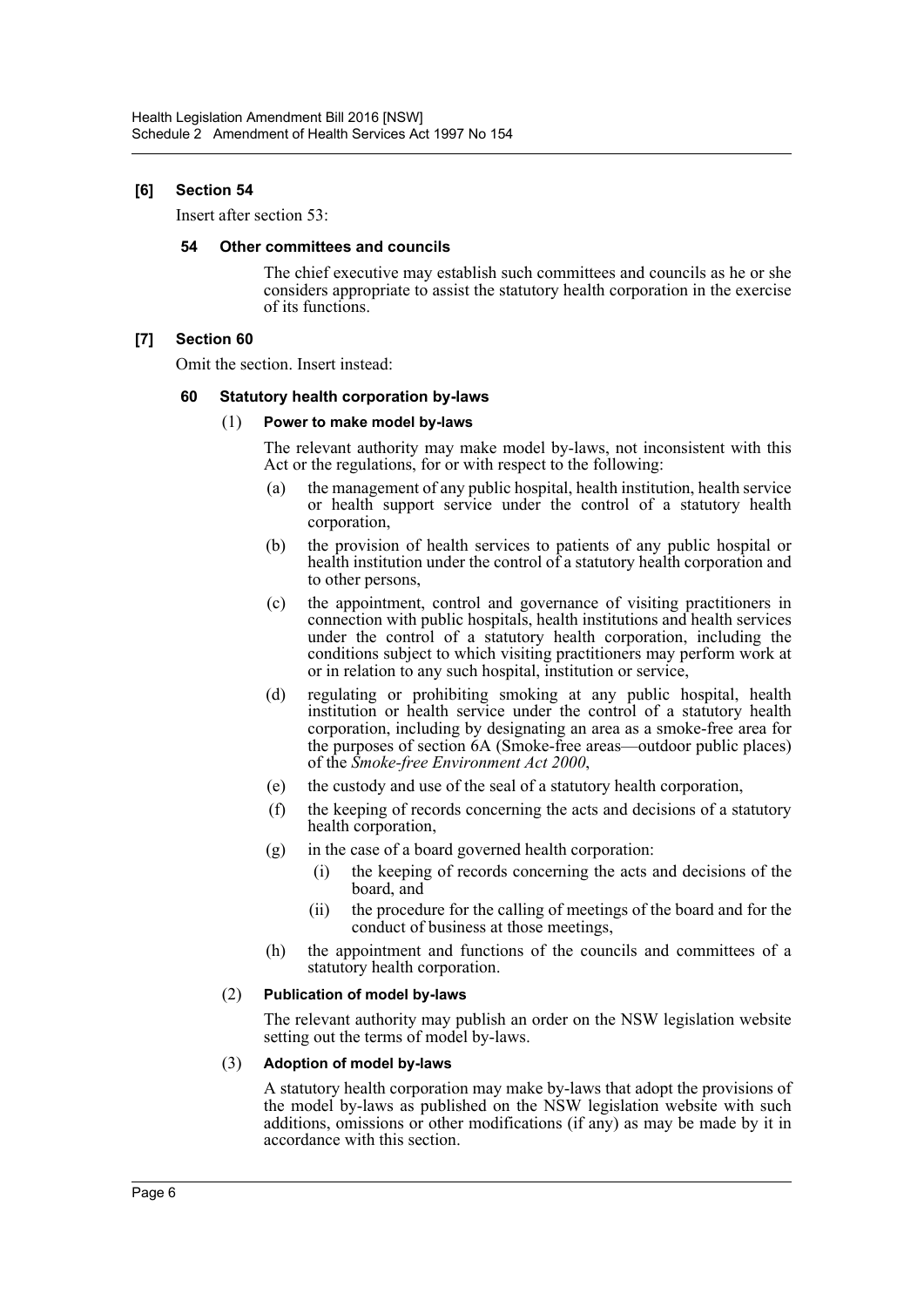#### (4) **Modification to, and omission of, provisions of model by-laws**

A statutory health corporation may make modifications to, or omit, a provision of the model by-laws only with the approval of the relevant authority.

#### (5) **Additional by-laws for specialty network governed health corporation**

A statutory health corporation that is a specialty network governed health corporation may make additional by-laws in relation to matters specified in subsection (1) but not covered by the model by-laws provided the additional by-laws are not inconsistent with the model by-laws. A copy of any such additional by-laws are to be provided to the relevant authority within 30 days of the making of the by-laws.

#### (6) **Precondition for making of certain by-laws**

A model by-law or by-law may not be made for or with respect to any matter referred to in subsection (1) (c) unless the relevant authority or specialty network governed health corporation (as the case requires) has received advice from the Medical Services Committee in relation to the substance of the model by-law or by-law proposed to be made.

#### (7) **Exception to precondition**

Subsection (6) does not apply to a model by-law or by-law if the Medical Services Committee does not furnish advice to the relevant authority or specialty network governed health corporation (as the case requires) in relation to the relevant model by-law or by-law:

- (a) within 30 days after a notice from the relevant authority or specialty network governed health corporation requesting such advice has been served on the Committee, or
- (b) within such further period as the relevant authority or specialty network governed health corporation may specify in the notice or in another notice served on the Committee.

## (8) **What by-laws may provide for**

A provision of a model by-law or by-law may do any one or any combination of the following:

- (a) apply generally or be limited in its application by reference to specified exceptions or factors,
- (b) apply differently according to different factors of a specified kind,
- (c) authorise any matter or thing to be from time to time determined, applied or regulated by any specified person or body.

## (9) **Power to amend or repeal by-laws**

A power to make model by-laws or by-laws includes the power to amend or repeal any model by-law or by-law made in the exercise of that power.

## (10) **Judicial notice**

Judicial notice is to be taken of a by-law authenticated by the seal of the statutory health corporation concerned or in accordance with section 135. It is to be presumed, in the absence of evidence to the contrary, that all conditions and preliminary steps precedent to the making of the by-law have been complied with and performed.

## (11) In this section, *relevant authority* means:

(a) in relation to a board governed health corporation, the Minister, and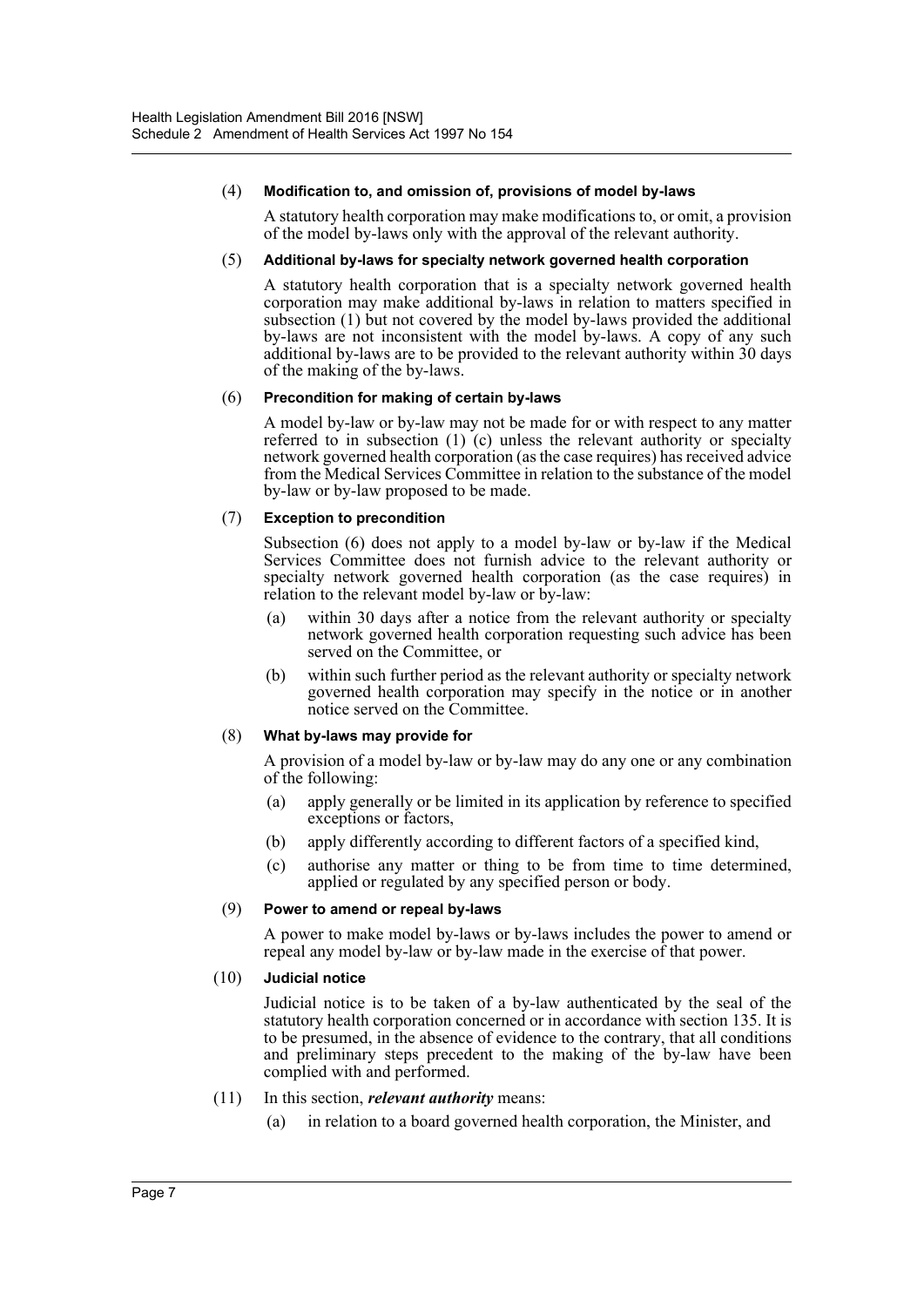(b) in relation to a chief executive governed health corporation or specialty network governed health corporation, the Health Secretary.

# **[8] Section 116H**

Insert after section 116G:

#### **116H Role of Health Secretary in industrial proceedings**

- (1) The Health Secretary is, for the purposes of any proceedings relating to a member of the NSW Health Service held before a competent tribunal having jurisdiction to deal with industrial matters, taken to be the employer of that member.
- (2) In this section, *industrial matters* has the same meaning as in the *Industrial Relations Act 1996*.

#### **[9] Section 139 Liability of persons conducting performance reviews etc**

Omit section 139 (1). Insert instead:

- (1) This section applies with respect to the provision of expert advice or assistance by a person, for or on behalf of a public health organisation or the Health Secretary and in the person's professional capacity, in connection with:
	- (a) a review of the performance or conduct of any visiting practitioner or relevant employee, or
	- (b) a review to determine whether to take disciplinary action in relation to any visiting practitioner or relevant employee, or
	- (c) a review or inquiry conducted in relation to the operation of the public health system or any part of that system.

## **[10] Section 139A**

Insert after section 139:

#### **139A Liability of certain persons assisting in the exercise of functions under Guardianship Act 1987 and Children and Young Persons (Care and Protection) Act 1998**

- (1) Any person who is a member of staff of the NSW Health Service who, in good faith, assists a registered health practitioner who is exercising a function that is conferred or imposed on the practitioner by or under Part 5 of the *Guardianship Act 1987* or Part 1 of Chapter 9 of the *Children and Young Persons (Care and Protection) Act 1998* is not personally liable for any injury or damage caused in assisting the practitioner in exercising any such function.
- (2) If subsection (1) prevents liability attaching to a person, the liability attaches instead to the local health district, or statutory health corporation, in which the member of the NSW Health Service was employed at the time the assistance was rendered.
- (3) Nothing in this section, or any other provision of this Act, the *Guardianship Act 1987*, the *Children and Young Persons (Care and Protection) Act 1998* or the regulations relieves a registered health practitioner or other person from liability in respect of carrying out treatment on a patient or other person to which the registered health practitioner or person would have been subject had the treatment been carried out with the patient's or other person's consent.
- (4) Nothing in this section affects any exclusion from liability provided by another provision of this Act, the *Guardianship Act 1987*, the *Children and Young Persons (Care and Protection) Act 1998* or any other law.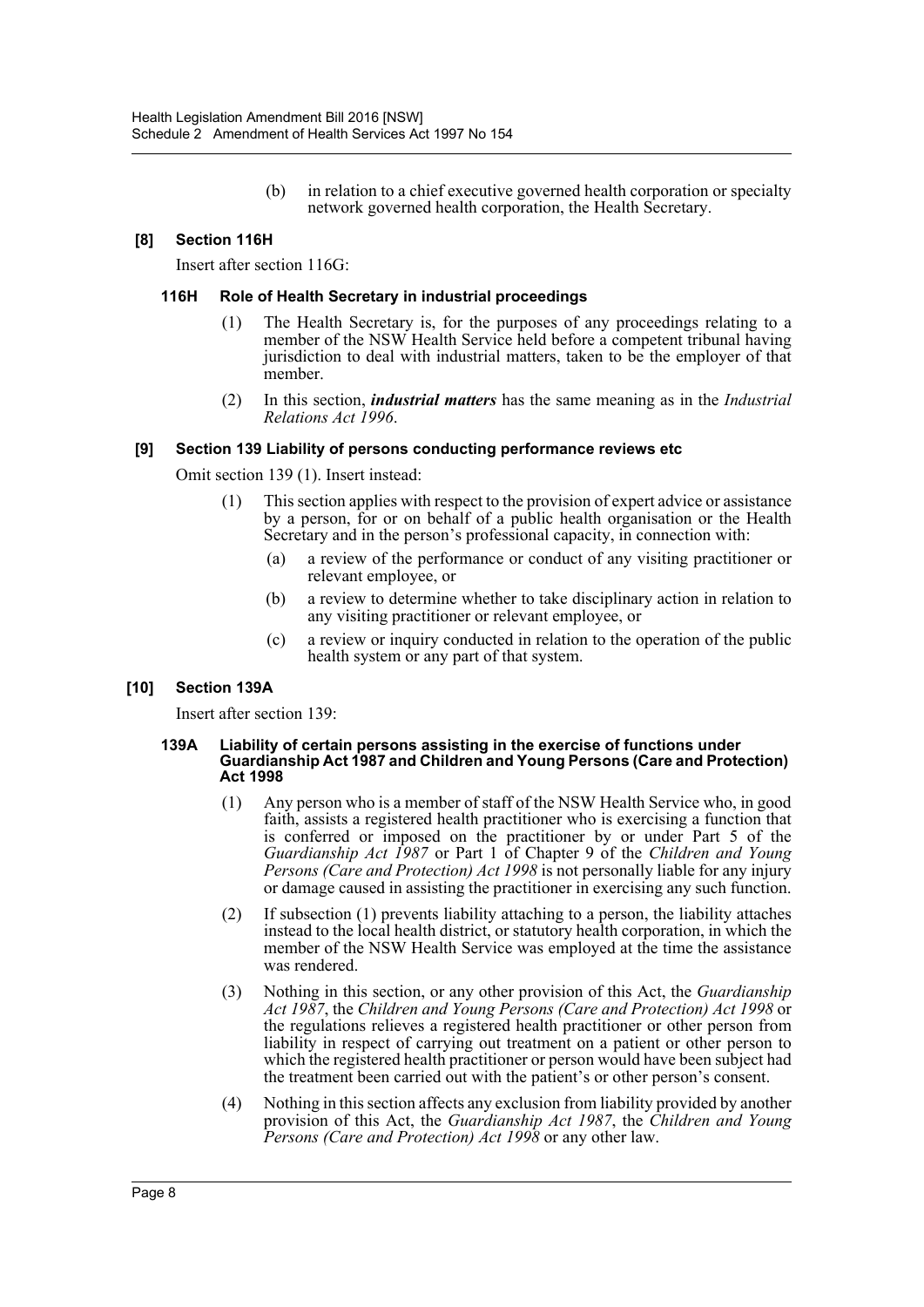(5) In this section, *registered health practitioner* has the same meaning as in the *Health Practitioner Regulation National Law (NSW)*.

# **[11] Schedule 4A**

Insert after Schedule 4:

# **Schedule 4A Constitution and procedure of local health district boards**

(Section 26)

# **Part 1 Preliminary**

# **1 Definitions**

In this Schedule:

*Board* means the local health district board for a local health district.

*Chairperson* means the Chairperson of a Board.

*Chief Executive* means the chief executive of a local health district.

*Deputy Chairperson* means the Deputy Chairperson of a Board.

*medical staff council* means the medical staff council of a local health district appointed under the district's by-laws.

*medical staff executive council* means the medical staff executive council of a local health district appointed under the district's by-laws.

*member* means a member of a Board.

# **Part 2 Constitution**

# **2 Chairperson and Deputy Chairperson**

- (1) The Minister may, from time to time, appoint a member (other than the Chairperson), by the instrument of appointment of the member or a subsequent instrument signed by the Minister, as the Deputy Chairperson of a Board.
- (2) The Minister may at any time remove the Chairperson or Deputy Chairperson from office as Chairperson or Deputy Chairperson of a Board.
- (3) A person who is Chairperson or Deputy Chairperson of a Board is taken to have vacated office as Chairperson or Deputy Chairperson if the person:
	- (a) is removed from that office by the Minister under subclause (2), or
	- (b) resigns that office by instrument in writing addressed to the Minister, or
	- (c) ceases to be a member.
- (4) The Deputy Chairperson may act in the office of Chairperson during the illness or absence of the Chairperson, and while so acting has and may exercise all the functions of the Chairperson and is taken to be the Chairperson.
- (5) For the purposes of this clause, a vacancy in the office of the Chairperson or Deputy Chairperson is taken to be an absence from office of the Chairperson or Deputy Chairperson.

**Note.** A Chairperson is appointed in accordance with section 26 (7).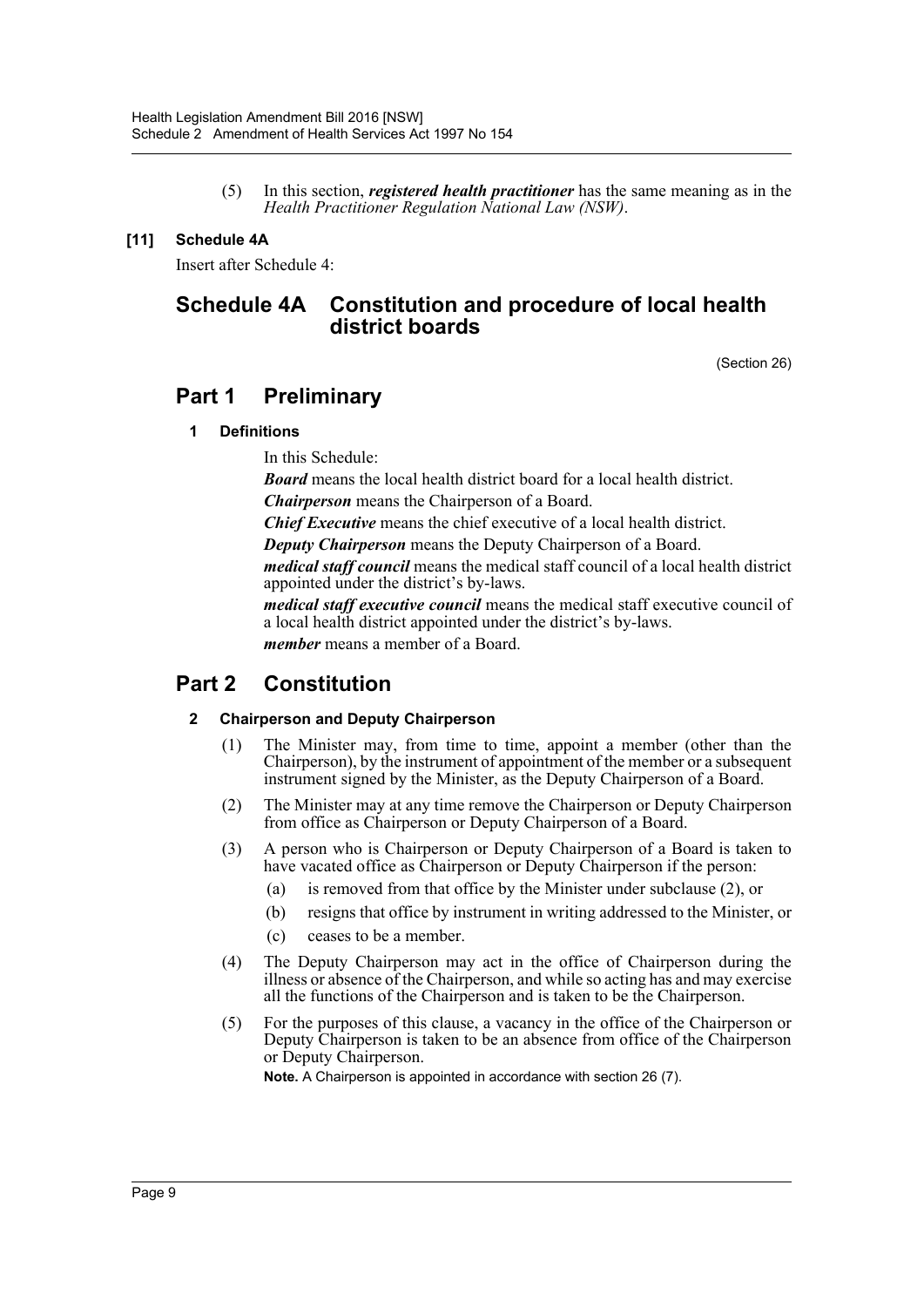# **3 Acting members and acting Chairperson**

- (1) The Minister may, from time to time, appoint a person to act in the office of a member during the illness or absence of the member, and the person, while so acting, has and may exercise all the functions of the member and is taken to be a member.
- (2) The Minister may, from time to time, appoint a member to act in the office of Chairperson during the illness or absence of both the Chairperson and Deputy Chairperson, and the member, while so acting, has and may exercise all the functions of the Chairperson and is taken to be the Chairperson.
- (3) The Minister may remove any person from any office to which the person was appointed under this clause.
- (4) A person who is acting as a member is entitled to be paid such remuneration (including travelling and subsistence allowances) as the Minister may from time to time determine in respect of the person.
- (5) For the purposes of this clause, a vacancy in the office of a member or the Chairperson or Deputy Chairperson is taken to be an absence from office of the member, Chairperson or Deputy Chairperson (as the case may be).

# **4 Filling of vacancy in office of member**

If the office of any member becomes vacant, a person is, subject to this Act, to be appointed to fill the vacancy.

# **5 Vacancy in office of Chairperson or Deputy Chairperson**

The office of Chairperson or Deputy Chairperson becomes vacant if the person holding that office:

- (a) ceases to be a member, or
- (b) is removed from office under clause 2 (2).

# **6 Vacancy in office of member**

The office of a member becomes vacant if the member:

- (a) dies or
- (b) completes a term of office and is not re-appointed, or
- (c) resigns the office by instrument in writing addressed to the Minister, or
- (d) is absent from 4 consecutive meetings of the Board of which reasonable notice has been given to the member personally or in the ordinary course of post, except on leave granted by the Board or unless, before the expiration of 4 weeks after the last of those meetings, the member is excused by the Board for being absent from those meetings, or
- (e) becomes bankrupt, applies to take the benefit of any law for the relief of bankrupt or insolvent debtors, compounds with his or her creditors or makes an assignment of his or her remuneration for their benefit, or
- (f) becomes a mentally incapacitated person, or
- (g) is convicted in New South Wales of an offence which is punishable by imprisonment for 12 months or more or is convicted elsewhere than in New South Wales of an offence that, if committed in New South Wales, would be an offence so punishable, or
- (h) is removed from office by the Minister under section 29.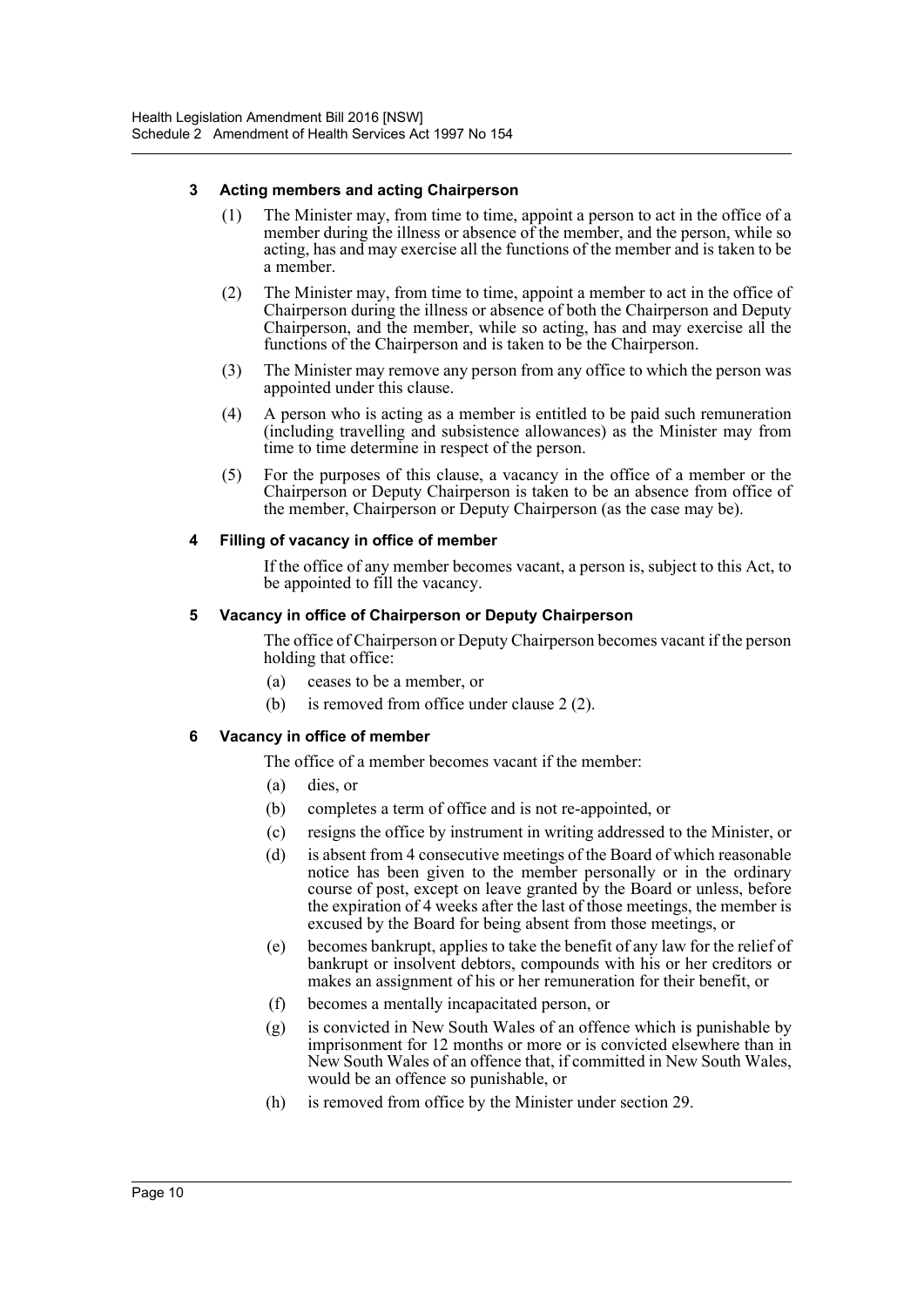# **7 Disclosure of pecuniary interests**

- (1) If:
	- (a) a member has a direct or indirect pecuniary interest in a matter being considered or about to be considered at a meeting of the Board, and
	- (b) the interest appears to raise a conflict with the proper performance of the member's duties in relation to the consideration of the matter,

the member must, as soon as possible after the relevant facts have come to the member's knowledge, disclose the nature of the interest at a meeting of the Board.

- (2) A disclosure by a member at a meeting of the Board that the member:
	- (a) is a member, or is in the employment, of a specified company or other body, or
	- (b) is a partner, or is in the employment, of a specified person, or
	- (c) has some other specified interest relating to a specified company or other body or to a specified person,

is a sufficient disclosure of the nature of the interest in any matter relating to that company or other body or to that person which may arise after the date of the disclosure and which is required to be disclosed under subclause (1).

- (3) Particulars of any disclosure made under this clause must be recorded by the Board in a book kept for the purpose and that book must be open at all reasonable hours for inspection by any person on payment of the fee determined by the Board.
- (4) After a member has disclosed the nature of an interest in any matter, the member must not, unless the Board otherwise determines:
	- (a) be present during any deliberation of the Board with respect to the matter, or
	- (b) take part in any decision of the Board with respect to the matter.
- (5) For the purposes of the making of a determination by the Board under subclause  $(4)$ , a member who has a direct or indirect pecuniary interest in a matter to which the disclosure relates must not:
	- (a) be present during any deliberation of the Board for the purpose of making the determination, or
	- (b) take part in the making by the Board of the determination.
- (6) A member does not have a pecuniary interest for the purposes of this clause in relation to a matter merely because the member is employed or otherwise holds an appointment at a hospital or health service that is or may be affected by the matter.
- (7) A contravention of this clause does not invalidate any decision of the Board.
- (8) The provisions of this clause extend to meetings of a committee of the Board.

## **8 Avoidance of conflicts when Board exercising employer functions**

- (1) Any member of a Board who is employed by, or otherwise holds a clinical appointment or other type of appointment prescribed by the regulation with, the local health district for which the Board was established must not:
	- (a) be present during any deliberation of the Board relating to the Board's employer functions in respect of the employment (including appointment and removal) of the Chief Executive, or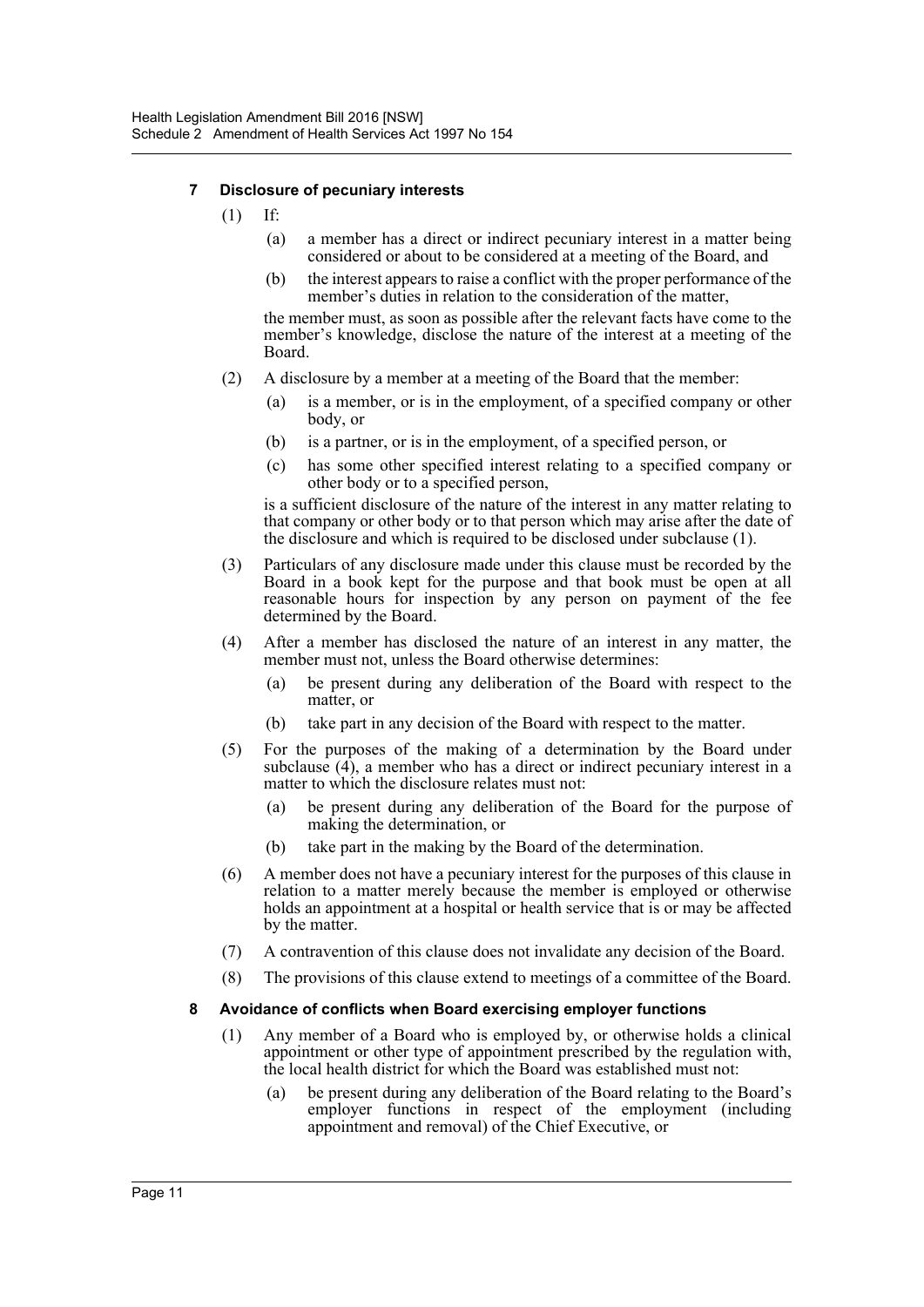- (b) take part in any decision of the Board with respect to the matter.
- (2) A contravention of this clause does not invalidate any decision of the Board.
- (3) This clause does not prevent a person specified in subclause (1) from providing advice to the Board relating to the Board's employer functions in respect of the Chief Executive.

# **9 Effect of certain other Acts**

- (1) The provisions of the *Government Sector Employment Act 2013* relating to the employment of Public Service employees do not apply to a member.
- (2) If, by or under any Act, provision is made:
	- (a) requiring a person who is the holder of a specified office to devote the whole of his or her time to the duties of that office, or
	- (b) prohibiting the person from engaging in employment outside the duties of that office,

the provision does not operate to disqualify the person from holding that office and also the office of a member or from accepting and retaining any remuneration payable to the person under this Act as a member.

#### **10 No compensation for removal from office or failure to re-appoint**

A member who is removed from office or not re-appointed at the end of his or her term of office is not entitled to be paid any compensation by reason of ceasing to hold office.

# **Part 3 Procedure**

## **11 General procedure**

The procedure for the calling of meetings of a Board and for the conduct of business at those meetings is, subject to this Act, the regulations and any by-laws relating to that Board, to be as determined by that Board.

# **12 Quorum**

The quorum for a meeting of a Board is a majority of its members.

# **13 Presiding member**

- (1) The presiding member for a meeting of a Board is:
	- (a) the Chairperson, or
	- (b) in the absence of the Chairperson, the Deputy Chairperson, or
	- (c) in the absence of both the Chairperson and Deputy Chairperson, another member elected to preside at the meeting.
- (2) The presiding member has a deliberative vote and, in the event of an equality of votes, has a second or casting vote.

# **14 Voting**

- (1) Only a member of the Board may vote at a meeting of the Board.
- (2) Subject to clause 23, any matter put to the vote at any meeting of the Board is to be decided by a show of hands or by secret ballot if requested by a member attending the meeting.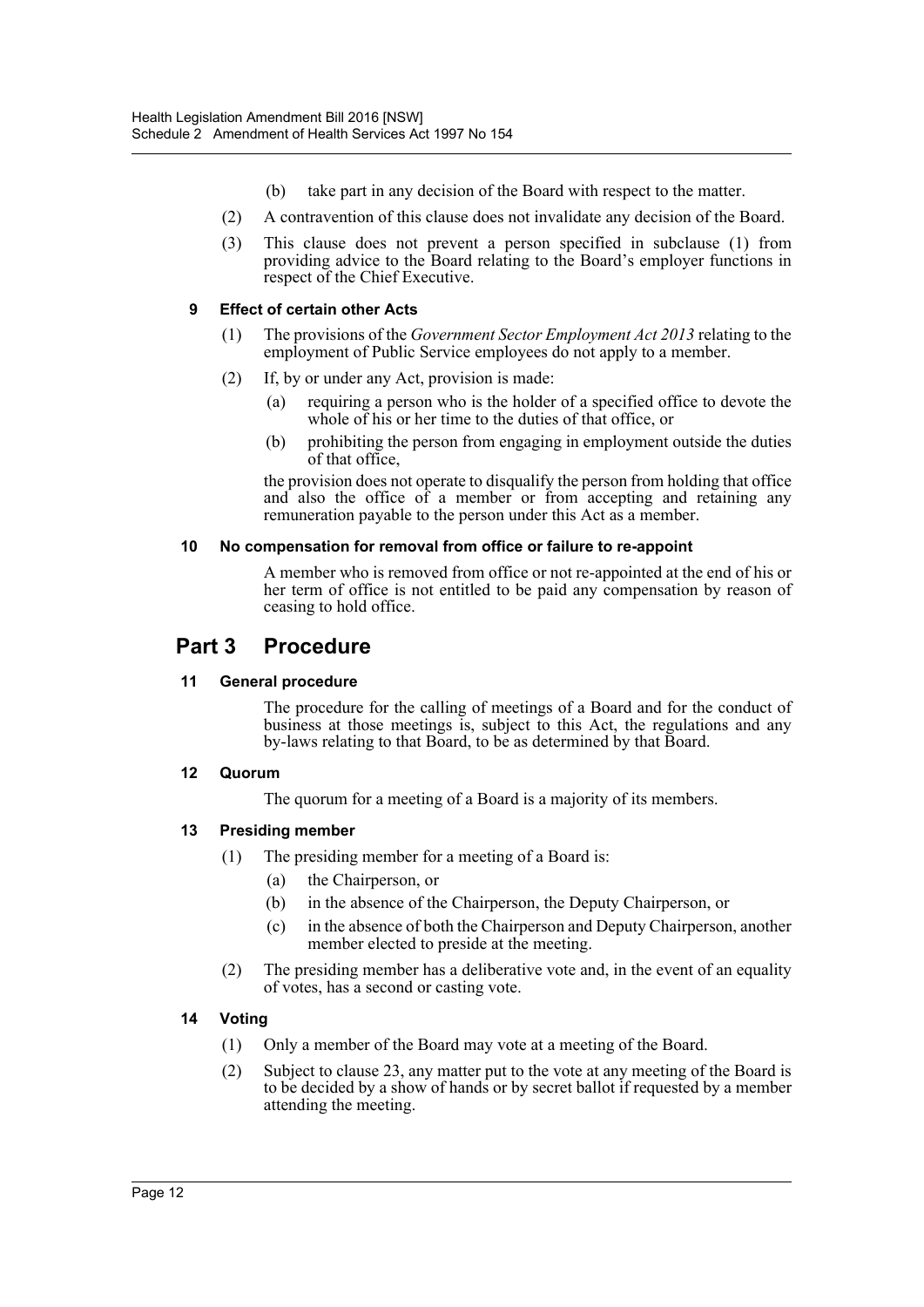- (3) A decision supported by a majority of the votes cast at a meeting of the Board at which a quorum is present is the decision of the Board.
- (4) If any members present at the meeting are excluded from taking part in the decision by clause 8, the decision is a decision of the Board only if the number of members present and entitled to vote on the decision is not less than the majority of the number of members (whether or not present) entitled to vote on the decision.

# **15 First meeting of Board**

The Chairperson may call the first meeting of a Board in such manner as the Chairperson thinks fit.

## **16 Ordinary meetings of Board**

- (1) A Board is to hold ordinary meetings at such times and places as may be determined by the Board.
- (2) At least 6 ordinary meetings are to be held in any 12-month period with such meetings being held at regular intervals.
- (3) Written notice of an ordinary meeting (whether delivered by ordinary post or electronic means) is to be given by the Chief Executive, or by another person authorised by the Board to give notice, to each member and each person invited by the Board to attend the meeting, at least 7 days before the meeting.
- (4) The written notice of the meeting given to a member is to be accompanied by the following:
	- (a) a copy of the agenda for the meeting,
	- (b) except in the case of the first meeting of the Board, a copy of the minutes of the previous meeting of the Board,
	- (c) a copy of the minutes of any special meeting of the Board held since the last ordinary meeting,
	- (d) a copy of the minutes of any meeting of a committee held since the Board's last ordinary meeting.
- (5) A person invited to the meeting by the Board may be provided with such of the information listed in subclause  $(4)$  as the Chairperson considers appropriate.

## **17 Special meetings of Board**

- (1) A special meeting of the Board is to be called by the Chief Executive:
	- (a) at the direction of the Chairperson, or
	- (b) within 48 hours of receipt by the Chief Executive of a written request for a special meeting signed by at least 3 members of the Board.
- (2) A special meeting is to be held not later than 7 days after receipt by the Chief Executive of a request referred to in subclause (1) (b).
- (3) The Chief Executive is to give at least 24 hours written notice, and such of the material referred to in clause 16 (4) as the Chief Executive considers appropriate, to each member of and to each person invited to attend the meeting by the Board.
- (4) Notice of a special meeting is to specify the business to be considered at that meeting.
- (5) Only business specified in the notice of a special meeting is to be considered at the special meeting.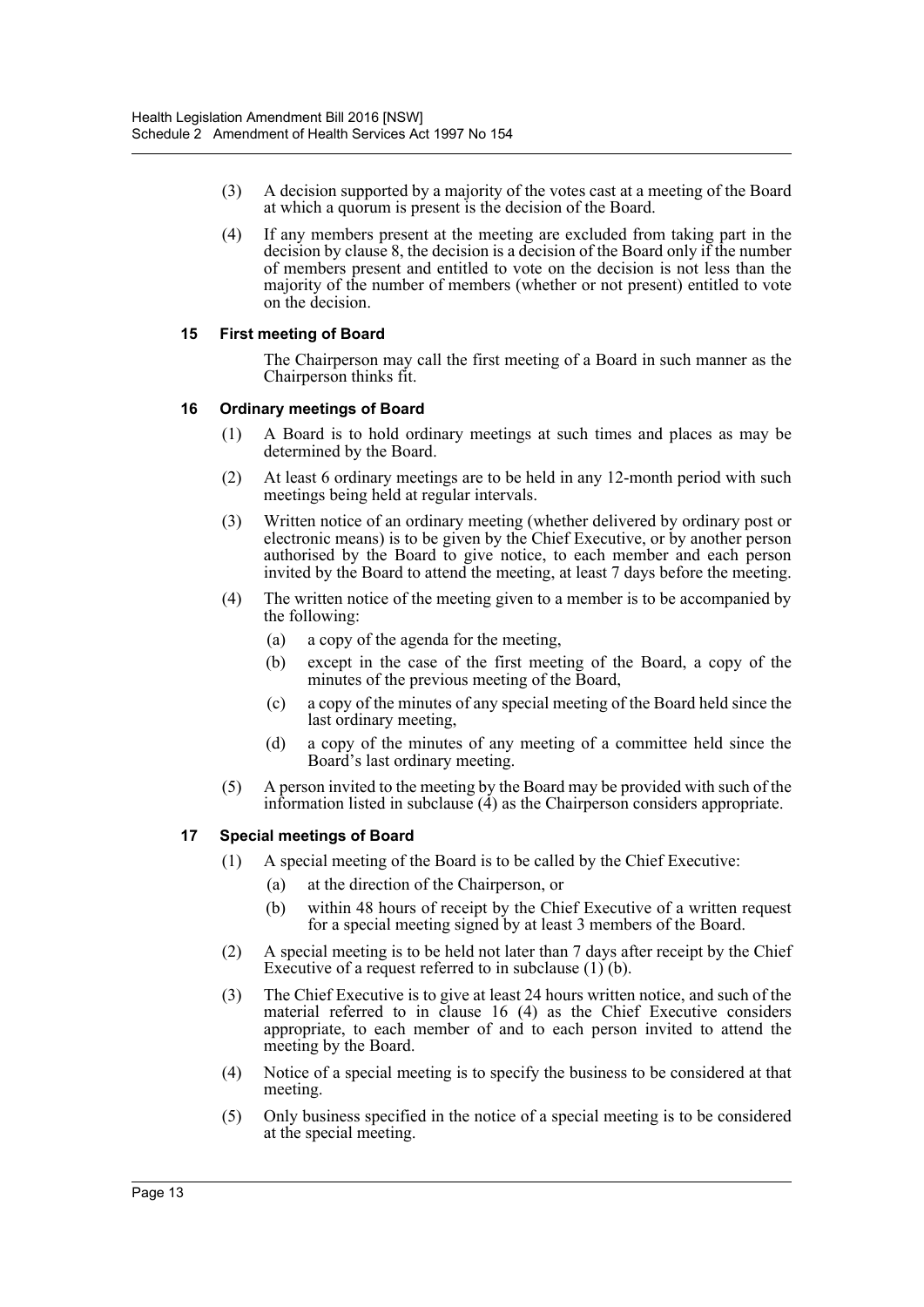# **18 Attendance at Board meetings**

- (1) The Board is to invite the following people to attend its meetings:
	- (a) the Chief Executive or his or her nominee,
	- (b) the Chair of the medical staff executive council for the local health district or, if there is only one medical staff council for the district, the Chair of that medical staff council,
	- (c) at least one representative of the executive staff (being the persons appointed by the local health district to its management structure and any persons appointed to act for the time being in those positions).
- (2) A medical staff executive council or medical staff council (as the case requires) may nominate an alternate to attend meetings of the Board in the event that the Chair of the medical staff executive council or medical staff council is unable to attend a meeting. Any such alternate may attend a meeting to which the Chair is invited in the event that the Chair is unable to attend.
- (3) If a local health district has more than one medical staff council, the Board may invite a representative for such of the councils as the Board considers appropriate.
- (4) The Board may invite any other person to attend any meeting of the Board (including both ordinary and special meetings).
- (5) The Board may exclude any person (other than a member or the Chief Executive or his or her nominee) from attending any meeting or part of a meeting.
- (6) The Board may exclude the Chief Executive, or his or her nominee, from attending any ordinary or special meeting, or part of a meeting, where the business under consideration relates to the conduct or performance of the Chief Executive.

## **19 Annual public meeting**

- (1) An annual public meeting of the Board is to be held between 1 July and 31 December each calendar year.
- (2) The Board is to prepare and present at each annual public meeting a report on the affairs of the local health district since the last annual public meeting, including audited financial statements for the local health district.
- (3) The presiding member is to determine the procedure for the conduct of business at the annual public meeting. The procedure adopted is to be consistent with the requirements of this Act.
- (4) Any person is entitled to attend the annual public meeting and seek leave to address the meeting.
- (5) The holding of the annual public meeting is to be advertised in at least one newspaper circulating generally in the area of the local health district and by such other means (including on the Internet) as the Board determines.
- (6) The provisions of this Schedule relating to the calling and conduct of ordinary and special meetings of the Board do not apply to the calling and conduct of the annual public meeting.

## **20 Minutes**

(1) The Chief Executive is to ensure that minutes are kept of all meetings of the Board.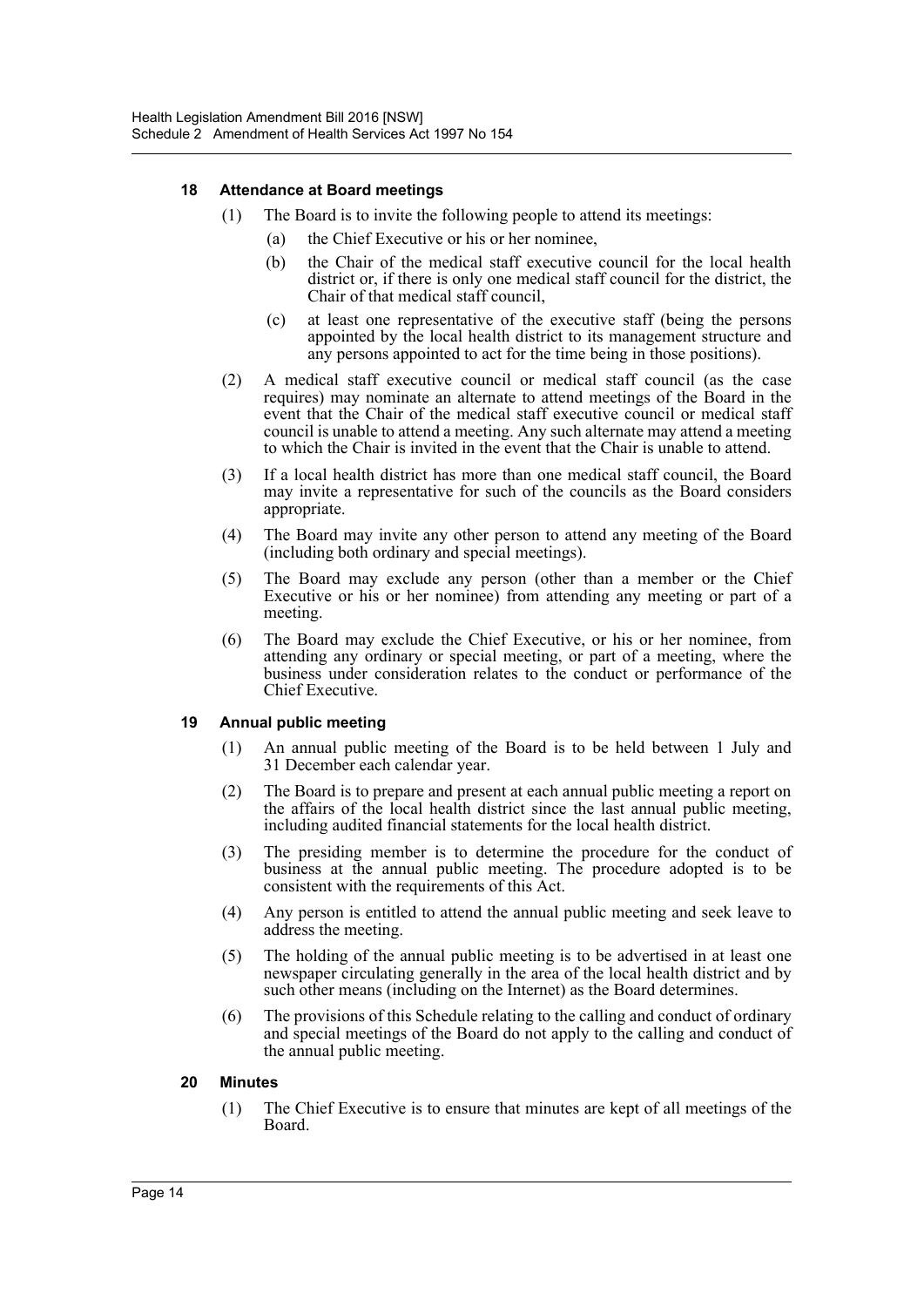- (2) A motion for the confirmation of minutes of a meeting is to be put to the next ordinary meeting.
- (3) No business is to be transacted until the minutes of the previous meeting have been confirmed or otherwise disposed of.

## **21 Decisions of the Board to be made available**

- (1) The Board is to make available to staff of the local health district information concerning its decisions except where the Board determines that it is inappropriate to disclose that information.
- (2) The Board may make available to the public information concerning its decisions.

#### **22 Rescission**

- (1) The Board may, at any ordinary or special meeting, vary or rescind any resolution carried at any previous meeting of the Board, but only if the motion to vary or rescind the resolution has been included in or with the notice of the meeting.
- (2) If a motion to vary or rescind a resolution is considered at a meeting of the Board and is not carried, the motion is not to be reconsidered by the Board during the period of 3 months from the date of that meeting.

#### **23 Transaction of business outside meetings or by telephone**

- (1) A Board may, if it thinks fit, transact any of its business by the circulation of papers among all the members of the Board for the time being, and a resolution in writing approved in writing by a majority of those members is taken to be a decision of the Board.
- (2) A Board may, if it thinks fit, transact any of its business at a meeting at which members (or some members) participate by telephone, closed-circuit television or other means, but only if any member who speaks on a matter before the meeting can be heard by the other members.
- (3) For the purposes of:
	- (a) the approval of a resolution under subclause (1), or
	- (b) a meeting held in accordance with subclause (2),

the Chairperson and each member have the same voting rights as they have at an ordinary meeting of the Board.

- (4) A resolution approved under subclause (1) is, subject to the regulations, to be recorded in the minutes of the meetings of the Board.
- (5) Papers may be circulated among the members for the purposes of subclause  $(i)$  by facsimile or other transmission of the information in the papers concerned.

#### **[12] Schedule 5 Provisions relating to members and procedure of health corporation boards**

Insert after clause 3:

## **3A Deputy Chairperson**

(1) The Minister may, from time to time, appoint an appointed member (other than the Chairperson), by the instrument of appointment of the member or a subsequent instrument signed by the Minister, as the Deputy Chairperson of a Board.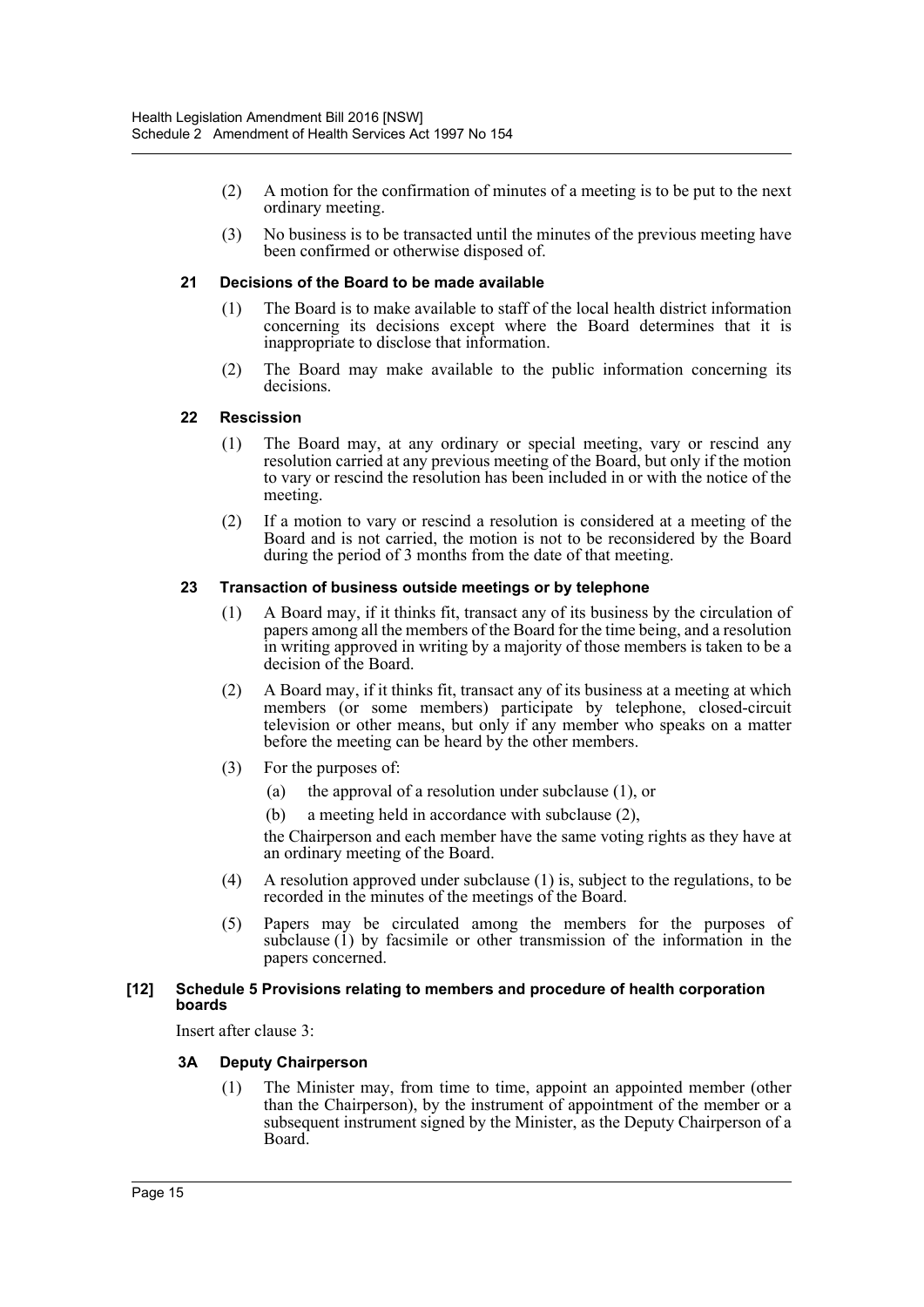- (2) The Minister may at any time remove the Deputy Chairperson from office as Deputy Chairperson of a Board.
- (3) The Deputy Chairperson may act in the office of Chairperson during the illness or absence of the Chairperson, and while so acting has and may exercise all the functions of the Chairperson and is taken to be the Chairperson.
- (4) A person who is an appointed member and Deputy Chairperson of a Board is taken to have vacated office as Deputy Chairperson if the person:
	- (a) is removed from that office by the Minister under subclause (2), or
	- (b) resigns that office by instrument in writing addressed to the Minister, or
	- (c) ceases to be an appointed member.

## **[13] Schedule 5, clause 4 (2)**

Omit the subclause. Insert instead:

(2) The Minister may, from time to time, appoint an appointed member of a Board to act in the office of Chairperson of that Board during the illness or absence of both the Chairperson and Deputy Chairperson, and the appointed member, while so acting, has and may exercise all the functions of the Chairperson and is taken to be the Chairperson.

# **[14] Schedule 5, clause 4 (4) (a)**

Omit the paragraph. Insert instead:

(a) a vacancy in the office of an appointed member or the Chairperson or Deputy Chairperson is taken to be an absence from office of the member, Chairperson or Deputy Chairperson (as the case may be), and

## **[15] Schedule 5, clause 8 (5A)**

Insert after clause 8 (5):

(5A) A member does not have a pecuniary interest for the purposes of this clause in relation to a matter merely because the member is employed or otherwise holds an appointment at a hospital or health service that is or may be affected by the matter.

## **[16] Schedule 5, clause 8 (7)**

Insert after clause 8 (6):

(7) The provisions of this clause extend to meetings of a committee of the Board.

## **[17] Schedule 5, clause 15 (1)**

Omit the subclause. Insert instead:

- (1) The presiding member for a meeting of a Board is:
	- (a) the Chairperson, or
	- (b) in the absence of the Chairperson, the Deputy Chairperson, or
	- (c) in the absence of both the Chairperson and Deputy Chairperson, another member elected to preside at the meeting.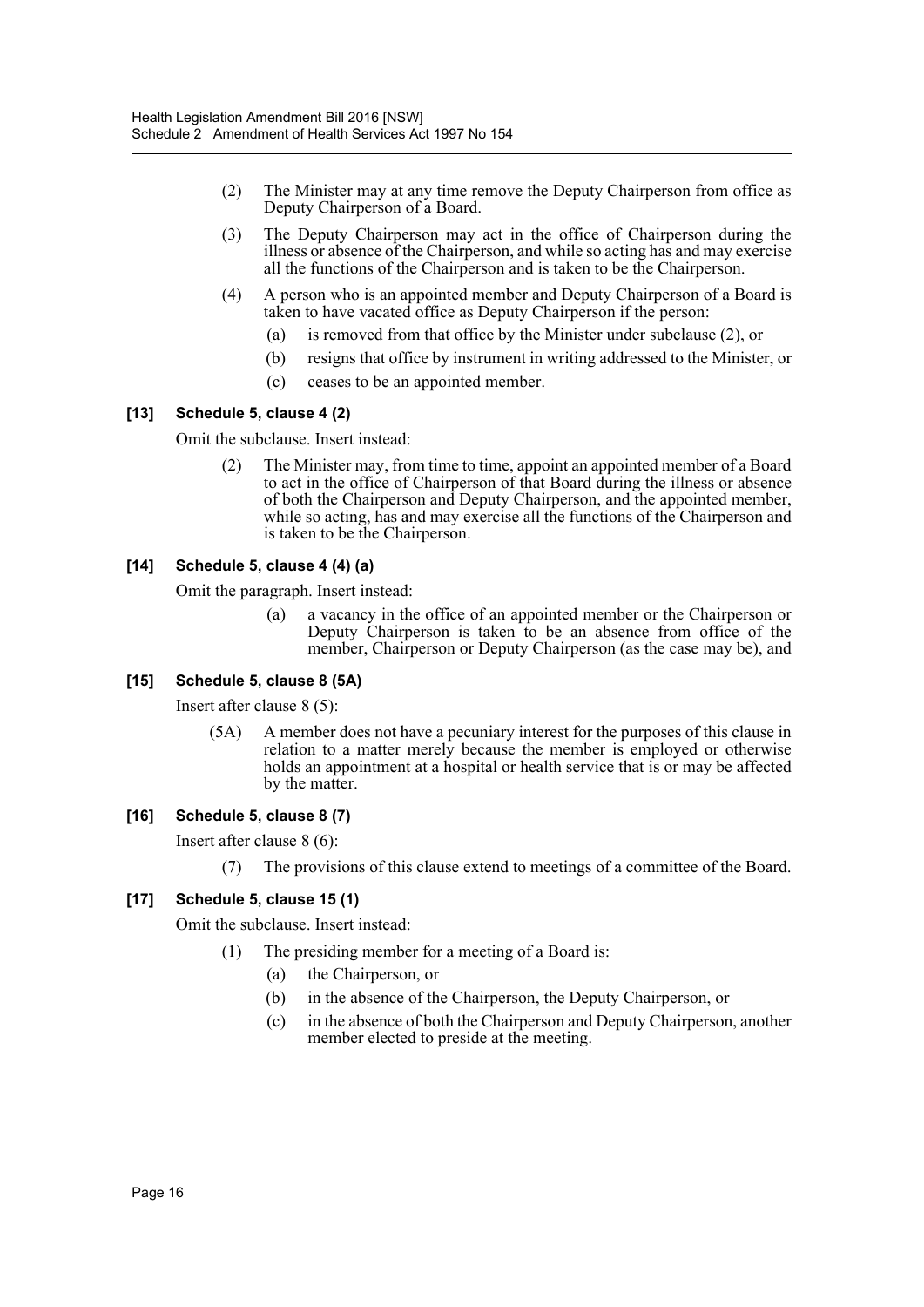# **[18] Schedule 5, clauses 16A and 16B**

Insert after clause 16:

#### **16A Minutes**

- (1) The chief executive is to ensure that minutes are kept of all meetings of the Board.
- (2) A motion for the confirmation of minutes of a meeting is to be put to the next ordinary meeting.
- (3) No business is to be transacted until the minutes of the previous meeting have been confirmed or otherwise disposed of.

#### **16B Rescission**

- (1) The Board may, at any ordinary or special meeting, vary or rescind any resolution carried at any previous meeting of the Board, but only if the motion to vary or rescind the resolution has been included in or with the notice of the meeting.
- (2) If a motion to vary or rescind a resolution is considered at a meeting of the Board and is not carried, the motion is not to be reconsidered by the Board during the period of 3 months from the date of that meeting.

## **[19] Schedule 7 Savings, transitional and other provisions**

Insert at the end of the Schedule, with appropriate Part and clause numbering:

# **Part Provisions consequent on enactment of Health Legislation Amendment Act 2016**

## **Definition**

In this Part, *amending Act* means the *Health Legislation Amendment Act 2016*.

## **Extension of terms of office of members of local health district boards**

The amendments to section 26 by Schedule 2 [1] and [2] to the amending Act extend to persons holding office at the commencement of those amendments.

## **Repeal of New South Wales Institute of Psychiatry Act 1964**

- (1) On the repeal of the *New South Wales Institute of Psychiatry Act 1964* by the amending Act:
	- (a) the body corporate known as "The New South Wales Institute of Psychiatry" is dissolved, and
	- (b) each person appointed as a member of that body corporate ceases to hold office as such a member, and
	- (c) any assets, rights and liabilities (if any) of that body corporate become the assets, rights and liabilities of the Health Education and Training Institute, and
	- (d) the accounts called "The New South Wales Institute of Psychiatry Account" and the "House Account" are abolished, and
	- (e) any balance standing to the credit of those accounts is transferred to the Health Education and Training Institute.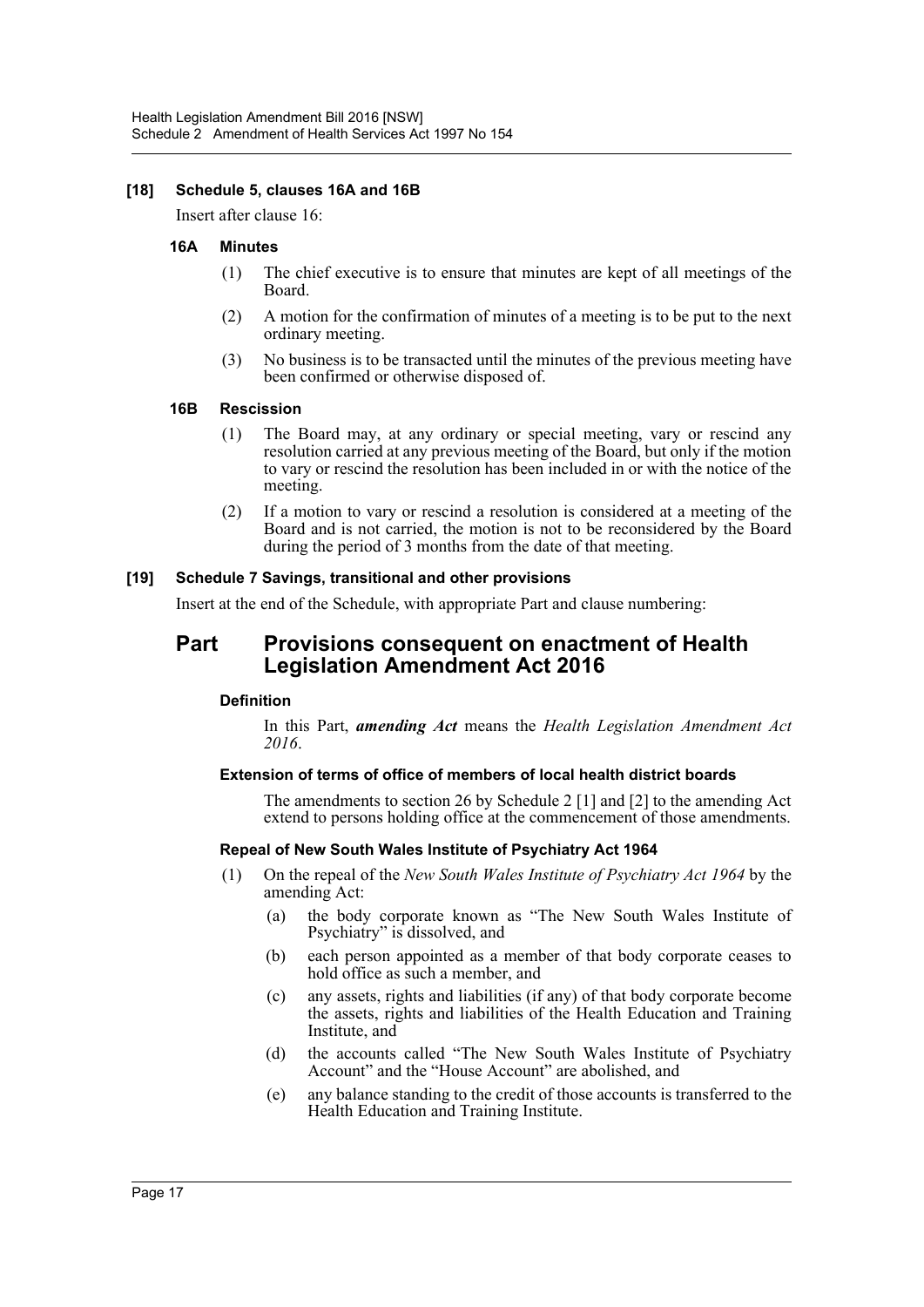- (2) A person who ceases to hold office as a member of the New South Wales Institute of Psychiatry is not entitled to any remuneration or compensation because of the loss of that office.
- (3) Subject to this Schedule and the regulations, a reference in any Act or instrument to the New South Wales Institute of Psychiatry is taken to be a reference to the Health Education and Training Institute.
- (4) In this clause:

*assets* means any legal or equitable estate or interest (whether present or future, whether vested or contingent and whether personal or assignable) in real or personal property of any description (including money), and includes securities, choses in action and documents.

*liabilities* means all liabilities, debts and obligations (whether present or future, whether vested or contingent and whether personal or assignable).

*rights* means all rights, powers, privileges and immunities (whether present or future and whether vested or contingent and whether personal or assignable).

## **Changes to by-law provisions**

The substitution of sections 39 and 60 by the amending Act does not affect the validity of any by-laws made before that substitution.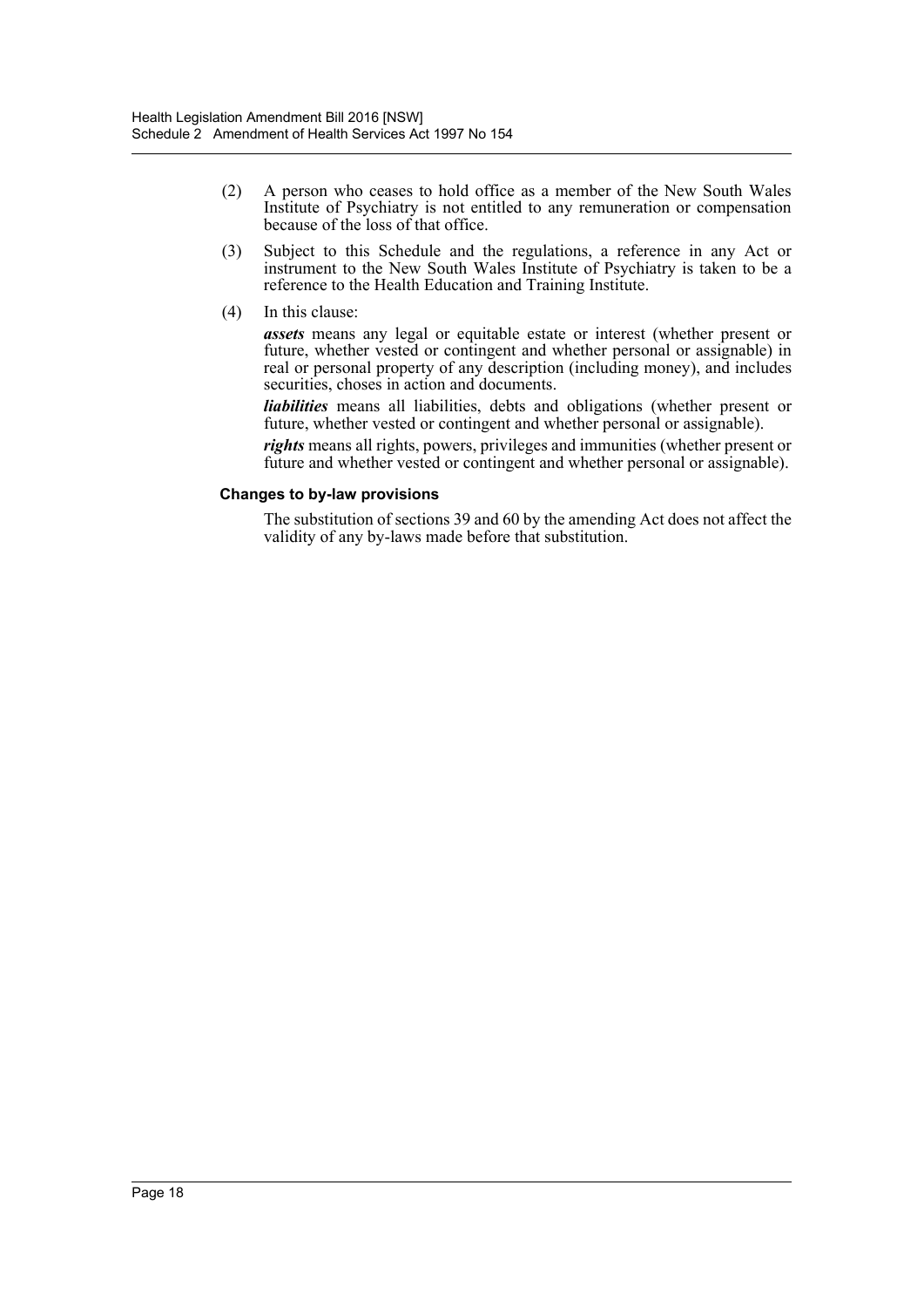# <span id="page-19-0"></span>**Schedule 3 Amendment of Mental Health Act 2007 No 8**

# **[1] Schedule 5 Provisions relating to members of Tribunal**

Insert after clause 5 (1):

(1A) However, a President who is a full-time member of the Tribunal and a judge (other than an acting judge) is not, while receiving a salary or allowance as a judge, entitled to remuneration under this Act.

# **[2] Schedule 5**

Insert after clause 5:

# **5A Appointment of judge as President not to affect tenure etc**

- (1) The appointment of a person who is the holder of a judicial office as a President, or service by a person who is the holder of a judicial office as a President, does not affect the person's tenure of that judicial office or the person's rank, title, status, precedence, salary, allowances or other rights or privileges as the holder of that judicial office.
- (2) For all purposes, the person's service as a President is to be taken to be service as the holder of that judicial office.
- (3) This clause extends to any person who, at the commencement of this clause, is a current President and the holder of a judicial office.
- (4) In this clause, *judicial office* means an office of judge but does not include an office of acting judge.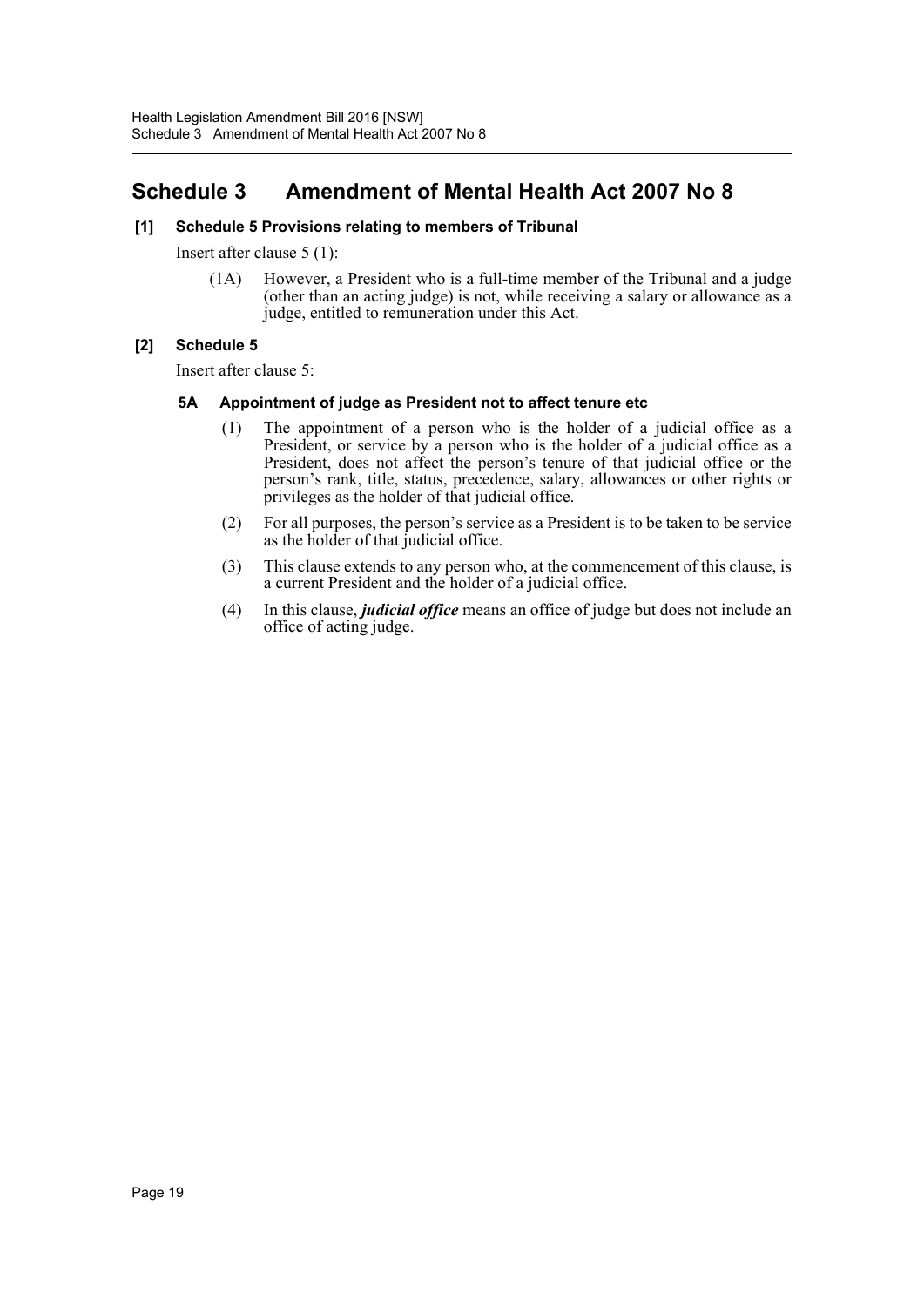# <span id="page-20-0"></span>**Schedule 4 Amendment of Mental Health (Forensic Provisions) Act 1990 No 10**

# **[1] Sections 32A (1) (b), 33 (5A) (a), 35 (2) (c), 58 (note), 76D (2), 76E (4), 76J (1) and 76K (1)**

Omit "Department of Human Services" wherever occurring.

Insert instead "Department of Justice".

# **[2] Sections 33 (1C), 35 (2) (b) and (c) and 41 (3) (a), Part 5, Divisions 2–8 and Schedule 1, clause 7 (2) (f)**

Omit "Director-General" and "Director-General's" wherever occurring.

Insert instead "Secretary" and "Secretary's", respectively.

# **[3] Sections 33 (1C), 35 (2) (b), 76J (1) and 76K (1)**

Omit "Department of Health" wherever occurring.

Insert instead "Ministry of Health".

# **[4] Section 41 Definitions**

Omit the definition of *Director-General* from section 41 (1). Insert in alphabetical order: *Secretary* means the Secretary of the Ministry of Health.

# **[5] Sections 41 (3) (a) and 76C**

Omit "Department of Attorney General and Justice" wherever occurring.

Insert instead "Department of Justice".

## **[6] Sections 44 and 47**

Insert at the end of the sections:

**Note.** See section 43 for matters of which the Tribunal must be satisfied before it makes an order for the release of a forensic patient.

# **[7] Section 53 Classification as involuntary patient**

Insert after section 53 (1):

- (1A) The Tribunal is not to classify the patient as an involuntary patient unless:
	- (a) each Minister entitled to apply for an extension of the patient's forensic status under Schedule 1 has notified the Tribunal that an application for an extension is not proposed to be made, or
	- (b) the Supreme Court has dismissed an application for extension of the patient's forensic status under Schedule 1.
- (1B) A Minister entitled to apply for an extension of a patient's forensic status under Schedule 1 is to notify the Tribunal as soon as practicable of a decision to apply for, or not to apply for, the extension.
- (1C) The Tribunal may ask a Minister to provide advice about whether the Minister proposes to make an application under Schedule 1.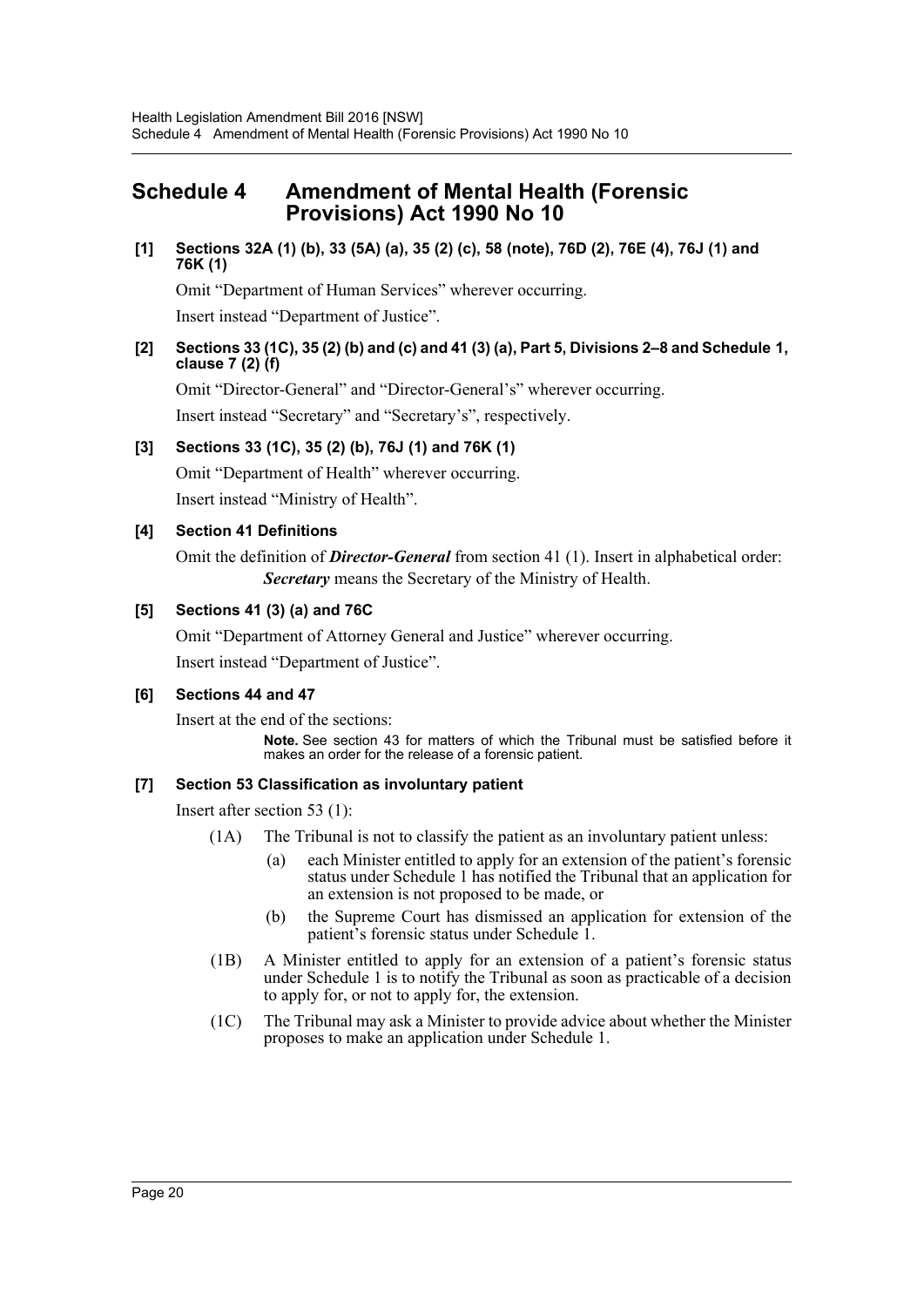# **[8] Section 76A Other matters relating to Tribunal functions**

Omit section 76A (2). Insert instead:

- (2) The Minister for Health and the Attorney General may appear before the Tribunal, or make submissions to the Tribunal, in relation to any of the following:
	- (a) the possible release or grant of leave of absence to a forensic patient,
	- (b) the recommendation to revoke an extension order in respect of a forensic patient,
	- (c) the review of a patient under section 68 (2).

# **[9] Section 77A Appeals against Tribunal decisions**

Omit section 77A (7) (b). Insert instead:

(b) in the case of an appeal by the Minister for Health or the Attorney General, of written notification to the Minister or Attorney General by the Tribunal of the reasons for an order determining proceedings,

# **[10] Section 77C Orders for transfer of forensic patients**

Omit "Director-General" where firstly occurring.

Insert instead "Secretary of the Ministry of Health".

# **[11] Section 77C**

Omit "Director-General of the Department of Human Services".

Insert instead "Secretary of the Department of Justice".

# **[12] Section 77D**

Insert after section 77C:

## **77D Delegation**

- (1) A Minister administering this Act may, by instrument in writing, delegate the exercise of any function of the Minister under this Act (other than this power of delegation):
	- (a) to any person employed in a Department responsible to the Minister, or
	- (b) to any person, or any class of persons, authorised for the purposes of this section by the regulations.
- (2) The Secretary of the Department of Justice may delegate the exercise of any function of the Secretary under this Act (other than this power of delegation):
	- (a) to any person employed in the Department of Justice, or
	- (b) to any person, or any class of persons, authorised for the purposes of this section by the regulations.
- (3) Nothing in this section limits the operation of section 21 of the *Health Administration Act 1982*.

# **[13] Schedule 1 Extension of status as forensic patient**

Omit "(including classification as an involuntary patient under section 53)" from clause  $2(1)$  (b).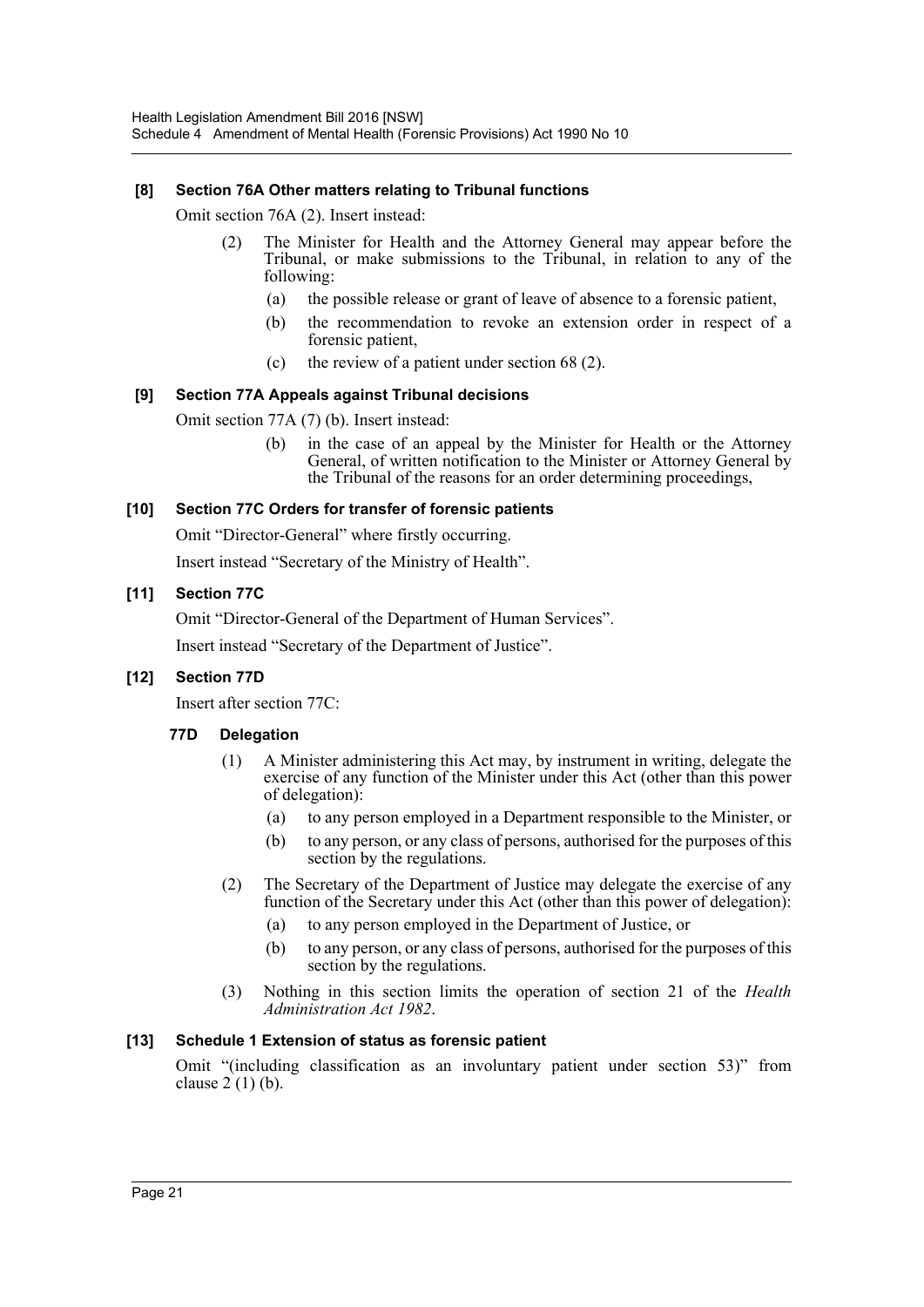# **[14] Schedule 1, clause 2**

Insert at the end of the clause:

**Note.** Less restrictive means of managing a risk includes, but is not limited to, a patient being involuntarily detained or treated under the *Mental Health Act 2007*.

# **[15] Schedule 1, clause 11A**

Insert after clause 11:

#### **11A Interim extension order to continue in force for 24 hours in certain circumstances**

- (1) If the Supreme Court dismisses an application for an extension order in respect of a forensic patient who is detained only as a result of an interim extension order, the Court may (on its own motion or on application) order that the patient be detained for a further period of up to 24 hours to enable a medical practitioner or accredited person to assess whether a mental health certificate should be given in respect of the patient under section 19 of the *Mental Health Act 2007*.
- (2) The order ceases to authorise the detention of the person if the medical practitioner or accredited person making the assessment decides not to give that mental health certificate about the person.

# **[16] Schedule 1, clause 17 (4)**

Insert "(whether admission is sought by the Minister to whom the document or report was provided or by another Minister administering this Act)" after "under this Act".

# **[17] Schedule 1, clause 17A**

Insert after clause 17:

## **17A Information sharing**

- (1) A Minister administering this Act may disclose forensic patient information obtained under this Act to any other Minister administering this Act:
	- (a) for the purpose of enabling or assisting either Minister to exercise functions under this Act, or
	- (b) for the purpose of the administration or execution of this Act.
- (2) In this clause:

*forensic patient information* means any document, report or other information that relates to a forensic patient, including any such information that is:

- (a) personal information within the meaning of the *Privacy and Personal Information Protection Act 1998* or *Health Records and Information Privacy Act 2002*, or
- (b) health information within the meaning of the *Health Records and Information Privacy Act 2002*.